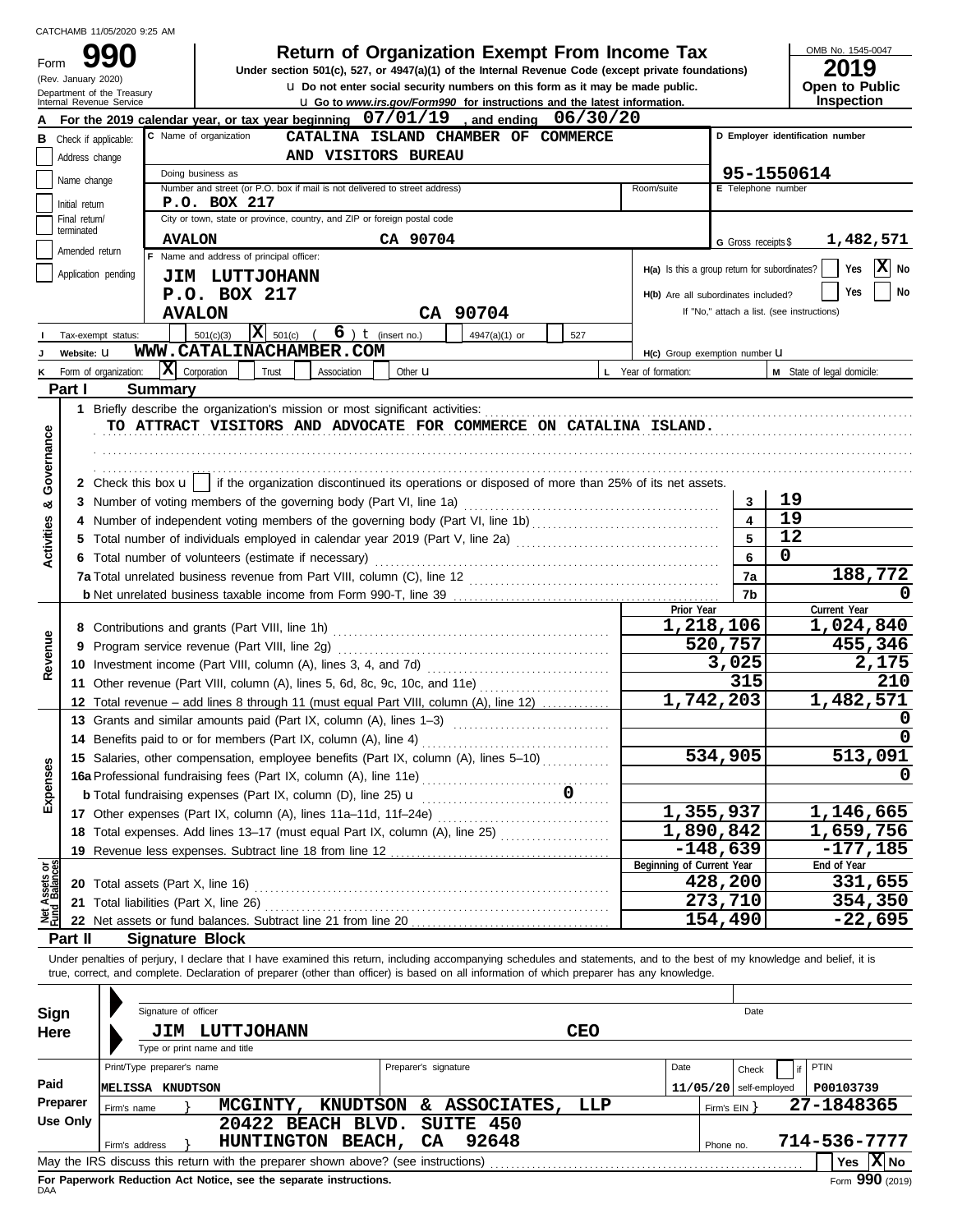|    | 95-1550614<br>Form 990 (2019) CATALINA ISLAND CHAMBER OF COMMERCE                                                              | Page 2                                                                                                    |
|----|--------------------------------------------------------------------------------------------------------------------------------|-----------------------------------------------------------------------------------------------------------|
|    | <b>Statement of Program Service Accomplishments</b><br>Part III                                                                |                                                                                                           |
|    |                                                                                                                                | $\boxed{\mathbf{x}}$                                                                                      |
| 1. | Briefly describe the organization's mission:                                                                                   |                                                                                                           |
|    | TO ATTRACT VISITORS AND ADVOCATE FOR COMMERCE ON CATALINA ISLAND.                                                              |                                                                                                           |
|    |                                                                                                                                |                                                                                                           |
|    |                                                                                                                                |                                                                                                           |
|    |                                                                                                                                |                                                                                                           |
|    | 2 Did the organization undertake any significant program services during the year which were not listed on the                 |                                                                                                           |
|    |                                                                                                                                | $\begin{array}{ c c c } \hline \end{array}$ Yes $\begin{array}{ c c c } \hline X & \text{No} \end{array}$ |
|    | If "Yes," describe these new services on Schedule O.                                                                           |                                                                                                           |
| 3  | Did the organization cease conducting, or make significant changes in how it conducts, any program                             |                                                                                                           |
|    | services?                                                                                                                      | $\vert$   Yes $\vert$ X $\vert$ No                                                                        |
|    | If "Yes," describe these changes on Schedule O.                                                                                |                                                                                                           |
| 4  | Describe the organization's program service accomplishments for each of its three largest program services, as measured by     |                                                                                                           |
|    | expenses. Section 501(c)(3) and 501(c)(4) organizations are required to report the amount of grants and allocations to others, |                                                                                                           |
|    | the total expenses, and revenue, if any, for each program service reported.                                                    |                                                                                                           |
|    |                                                                                                                                |                                                                                                           |
|    | $916,602$ including grants of \$<br>4a (Code:<br>) (Expenses \$                                                                | ) (Revenue $\frac{1}{2}$ (Revenue $\frac{1}{2}$ (Revenue $\frac{1}{2}$                                    |
|    | PROVIDE MARKETING AND PUBLIC RELATIONS ON CATALINA ISLAND.                                                                     |                                                                                                           |
|    |                                                                                                                                |                                                                                                           |
|    |                                                                                                                                |                                                                                                           |
|    |                                                                                                                                |                                                                                                           |
|    |                                                                                                                                |                                                                                                           |
|    |                                                                                                                                |                                                                                                           |
|    |                                                                                                                                |                                                                                                           |
|    |                                                                                                                                |                                                                                                           |
|    |                                                                                                                                |                                                                                                           |
|    |                                                                                                                                |                                                                                                           |
|    |                                                                                                                                |                                                                                                           |
|    |                                                                                                                                |                                                                                                           |
|    |                                                                                                                                |                                                                                                           |
|    | ) (Expenses \$<br>4b (Code:                                                                                                    |                                                                                                           |
|    | PROVIDE VISITOR SERVICES ON CATALINA ISLAND.                                                                                   |                                                                                                           |
|    |                                                                                                                                |                                                                                                           |
|    |                                                                                                                                |                                                                                                           |
|    |                                                                                                                                |                                                                                                           |
|    |                                                                                                                                |                                                                                                           |
|    |                                                                                                                                |                                                                                                           |
|    |                                                                                                                                |                                                                                                           |
|    |                                                                                                                                |                                                                                                           |
|    |                                                                                                                                |                                                                                                           |
|    |                                                                                                                                |                                                                                                           |
|    |                                                                                                                                |                                                                                                           |
|    |                                                                                                                                |                                                                                                           |
|    | $168, 691$ including grants of \$<br>) (Expenses \$<br>) (Revenue \$<br>4c (Code:                                              |                                                                                                           |
|    | PROGRAMS AND EVENTS TO PROMOTE AND ENHANCE CATALINA ISLAND.<br><b>PROVIDE</b>                                                  |                                                                                                           |
|    |                                                                                                                                |                                                                                                           |
|    |                                                                                                                                |                                                                                                           |
|    |                                                                                                                                |                                                                                                           |
|    |                                                                                                                                |                                                                                                           |
|    |                                                                                                                                |                                                                                                           |
|    |                                                                                                                                |                                                                                                           |
|    |                                                                                                                                |                                                                                                           |
|    |                                                                                                                                |                                                                                                           |
|    |                                                                                                                                |                                                                                                           |
|    |                                                                                                                                |                                                                                                           |
|    |                                                                                                                                |                                                                                                           |
|    | 4d Other program services (Describe on Schedule O.)                                                                            |                                                                                                           |
|    | 93,383<br>(Expenses \$<br>including grants of \$                                                                               |                                                                                                           |
|    | (Revenue \$<br>1,354,778<br>4e Total program service expenses u                                                                |                                                                                                           |
|    |                                                                                                                                |                                                                                                           |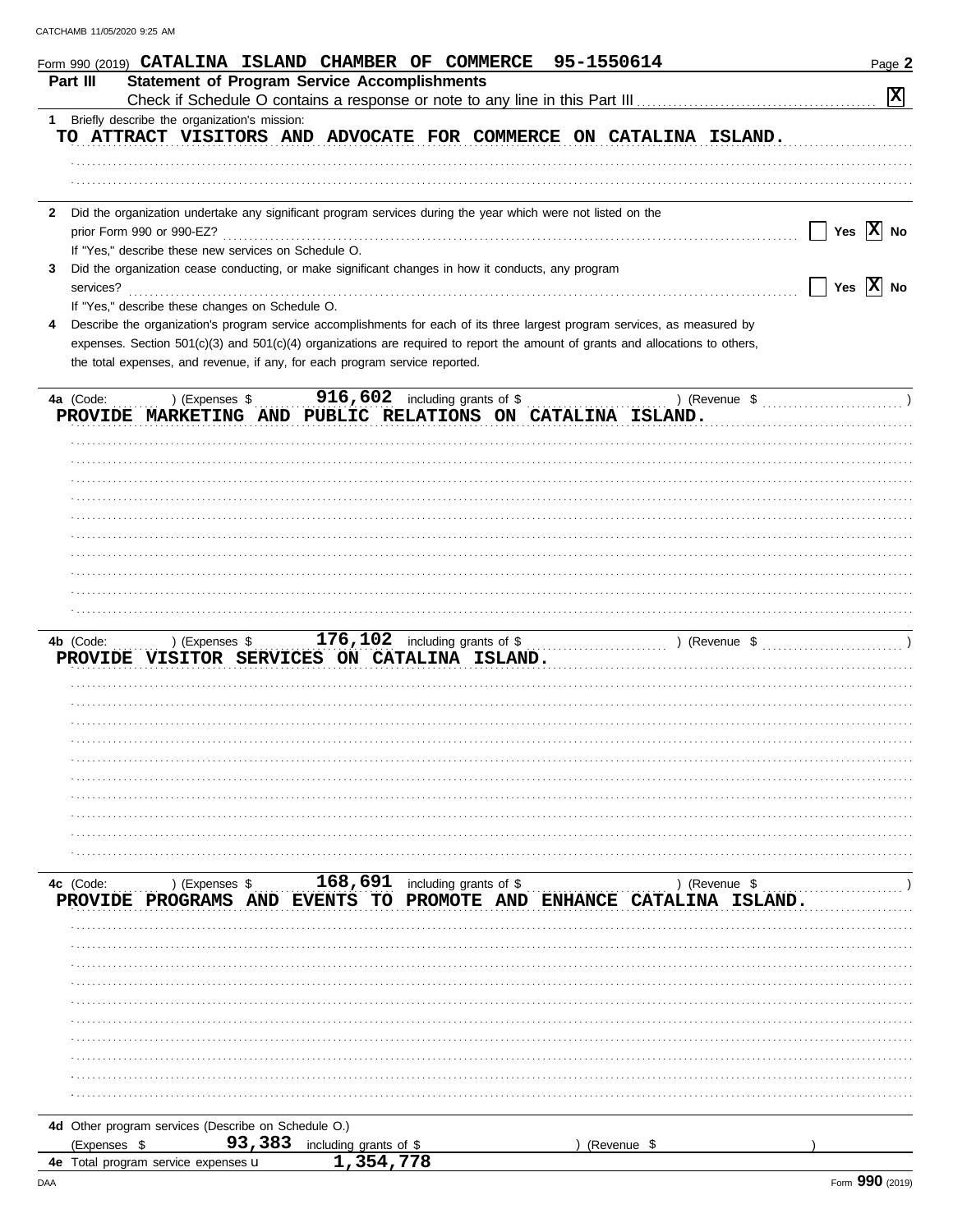**Part IV Checklist of Required Schedules**

### **Form 990 (2019) CATALINA ISLAND CHAMBER OF COMMERCE 95-1550614** Page 3

|--|--|--|

|     |                                                                                                                                                                                                                             |                | <b>Yes</b>  | No          |
|-----|-----------------------------------------------------------------------------------------------------------------------------------------------------------------------------------------------------------------------------|----------------|-------------|-------------|
| 1   | Is the organization described in section $501(c)(3)$ or $4947(a)(1)$ (other than a private foundation)? If "Yes,"                                                                                                           |                |             |             |
|     | complete Schedule A                                                                                                                                                                                                         | 1              |             | X           |
| 2   |                                                                                                                                                                                                                             | $\overline{2}$ |             | $\mathbf x$ |
| 3   | Did the organization engage in direct or indirect political campaign activities on behalf of or in opposition to                                                                                                            |                |             |             |
|     | candidates for public office? If "Yes," complete Schedule C, Part I                                                                                                                                                         | 3              |             | X           |
| 4   | Section 501(c)(3) organizations. Did the organization engage in lobbying activities, or have a section 501(h)                                                                                                               |                |             |             |
|     | election in effect during the tax year? If "Yes," complete Schedule C, Part II                                                                                                                                              | 4              |             |             |
| 5   | Is the organization a section $501(c)(4)$ , $501(c)(5)$ , or $501(c)(6)$ organization that receives membership dues,                                                                                                        |                |             |             |
|     | assessments, or similar amounts as defined in Revenue Procedure 98-19? If "Yes," complete Schedule C, Part III                                                                                                              | 5              |             | X           |
| 6   | Did the organization maintain any donor advised funds or any similar funds or accounts for which donors                                                                                                                     |                |             |             |
|     | have the right to provide advice on the distribution or investment of amounts in such funds or accounts? If                                                                                                                 |                |             | x           |
|     | "Yes," complete Schedule D, Part I                                                                                                                                                                                          | 6              |             |             |
| 7   | Did the organization receive or hold a conservation easement, including easements to preserve open space,                                                                                                                   | 7              |             | x           |
|     | the environment, historic land areas, or historic structures? If "Yes," complete Schedule D, Part II<br>Did the organization maintain collections of works of art, historical treasures, or other similar assets? If "Yes," |                |             |             |
| 8   | complete Schedule D, Part III                                                                                                                                                                                               | 8              |             | x           |
| 9   | Did the organization report an amount in Part X, line 21, for escrow or custodial account liability, serve as a                                                                                                             |                |             |             |
|     | custodian for amounts not listed in Part X; or provide credit counseling, debt management, credit repair, or                                                                                                                |                |             |             |
|     | debt negotiation services? If "Yes," complete Schedule D, Part IV                                                                                                                                                           | 9              |             | x           |
| 10  | Did the organization, directly or through a related organization, hold assets in donor-restricted endowments                                                                                                                |                |             |             |
|     | or in quasi endowments? If "Yes," complete Schedule D, Part V                                                                                                                                                               | 10             |             | X           |
| 11  | If the organization's answer to any of the following questions is "Yes," then complete Schedule D, Parts VI,                                                                                                                |                |             |             |
|     | VII, VIII, IX, or X as applicable.                                                                                                                                                                                          |                |             |             |
| а   | Did the organization report an amount for land, buildings, and equipment in Part X, line 10? If "Yes,"                                                                                                                      |                |             |             |
|     | complete Schedule D, Part VI                                                                                                                                                                                                | 11a            | X           |             |
| b   | Did the organization report an amount for investments-other securities in Part X, line 12, that is 5% or more                                                                                                               |                |             |             |
|     |                                                                                                                                                                                                                             | 11 b           |             | X.          |
| c   | Did the organization report an amount for investments—program related in Part X, line 13, that is 5% or more                                                                                                                |                |             |             |
|     |                                                                                                                                                                                                                             | 11c            |             | X.          |
| d   | Did the organization report an amount for other assets in Part X, line 15, that is 5% or more of its total assets                                                                                                           |                |             |             |
|     | reported in Part X, line 16? If "Yes," complete Schedule D, Part IX                                                                                                                                                         | 11d            |             | x           |
|     | Did the organization report an amount for other liabilities in Part X, line 25? If "Yes," complete Schedule D, Part X                                                                                                       | 11e            | $\mathbf X$ |             |
| f   | Did the organization's separate or consolidated financial statements for the tax year include a footnote that addresses                                                                                                     |                |             |             |
|     | the organization's liability for uncertain tax positions under FIN 48 (ASC 740)? If "Yes," complete Schedule D, Part X                                                                                                      | 11f            |             | x           |
| 12a | Did the organization obtain separate, independent audited financial statements for the tax year? If "Yes," complete                                                                                                         |                |             |             |
|     | Schedule D, Parts XI and XII                                                                                                                                                                                                | 12a            | X           |             |
|     | Was the organization included in consolidated, independent audited financial statements for the tax year? If                                                                                                                |                |             |             |
|     | "Yes," and if the organization answered "No" to line 12a, then completing Schedule D, Parts XI and XII is optional <i>mimimimim</i>                                                                                         | 12b            |             | X           |
| 13  |                                                                                                                                                                                                                             | 13             |             | X           |
| 14a |                                                                                                                                                                                                                             | 14a            |             | X           |
| b   | Did the organization have aggregate revenues or expenses of more than \$10,000 from grantmaking,                                                                                                                            |                |             |             |
|     | fundraising, business, investment, and program service activities outside the United States, or aggregate                                                                                                                   |                |             |             |
|     |                                                                                                                                                                                                                             | 14b            |             | x           |
| 15  | Did the organization report on Part IX, column (A), line 3, more than \$5,000 of grants or other assistance to or                                                                                                           |                |             |             |
|     | for any foreign organization? If "Yes," complete Schedule F, Parts II and IV                                                                                                                                                | 15             |             | X           |
| 16  | Did the organization report on Part IX, column (A), line 3, more than \$5,000 of aggregate grants or other                                                                                                                  |                |             |             |
|     | assistance to or for foreign individuals? If "Yes," complete Schedule F, Parts III and IV [[[[[[[[[[[[[[[[[[[                                                                                                               | 16             |             | X           |
| 17  | Did the organization report a total of more than \$15,000 of expenses for professional fundraising services on                                                                                                              |                |             |             |
|     |                                                                                                                                                                                                                             | 17             |             | X           |
| 18  | Did the organization report more than \$15,000 total of fundraising event gross income and contributions on                                                                                                                 |                |             |             |
|     |                                                                                                                                                                                                                             | 18             |             | X           |
| 19  | Did the organization report more than \$15,000 of gross income from gaming activities on Part VIII, line 9a?                                                                                                                |                |             |             |
|     |                                                                                                                                                                                                                             | 19             |             | X<br>x      |
| 20a |                                                                                                                                                                                                                             | 20a            |             |             |
| b   | Did the organization report more than \$5,000 of grants or other assistance to any domestic organization or                                                                                                                 | 20b            |             |             |
| 21  |                                                                                                                                                                                                                             | 21             |             | x           |
|     |                                                                                                                                                                                                                             |                |             |             |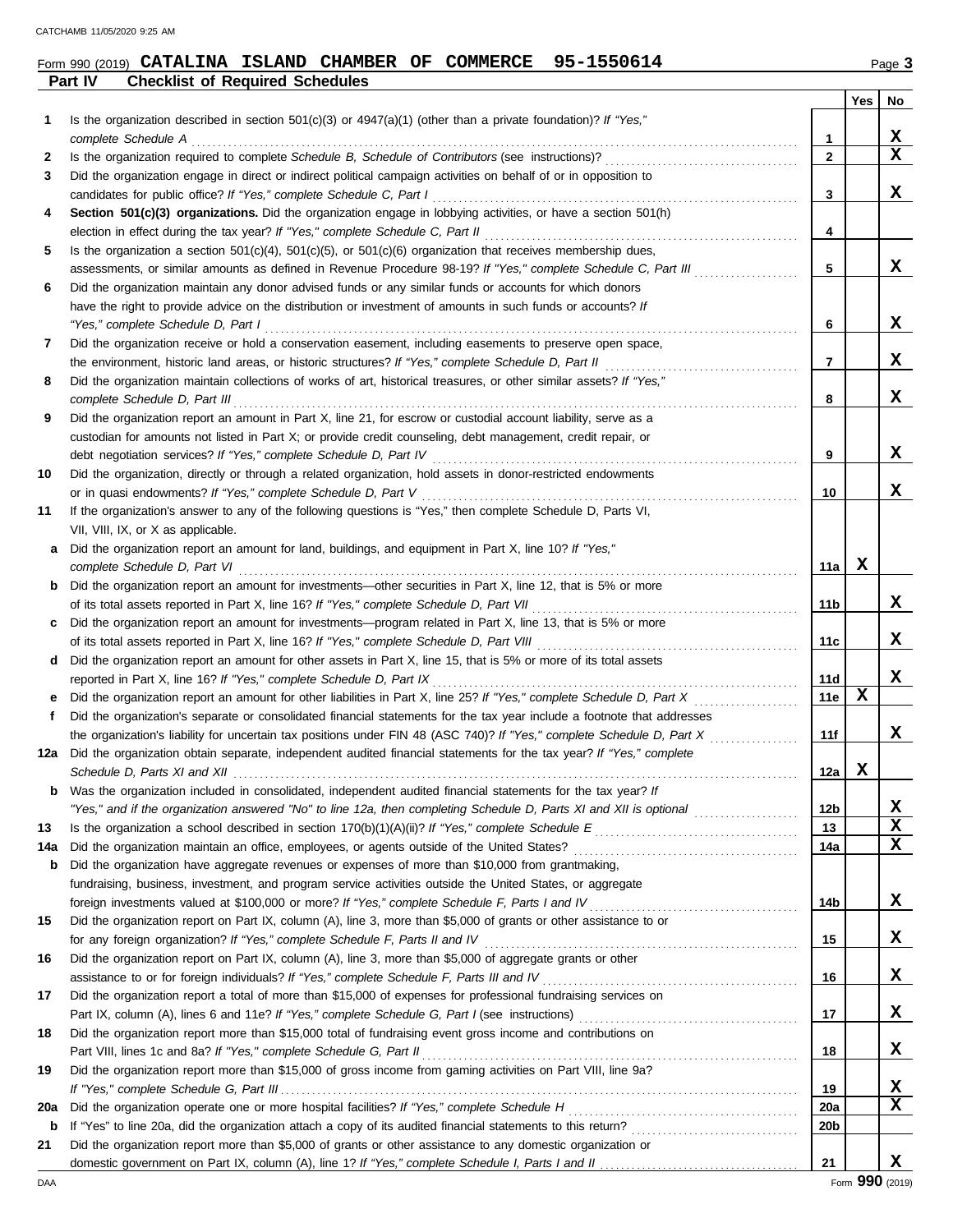| 95-1550614<br>\ ISLAND CHAMBER OF COMMERCE \<br>Form 990 (2019) <b>CATALINA</b> |  |  |  |  |  |  |  | Page 4 |
|---------------------------------------------------------------------------------|--|--|--|--|--|--|--|--------|
|---------------------------------------------------------------------------------|--|--|--|--|--|--|--|--------|

**Part IV Checklist of Required Schedules** *(continued)*

|     |                                                                                                                                                                                             |                |    |     | Yes | No               |
|-----|---------------------------------------------------------------------------------------------------------------------------------------------------------------------------------------------|----------------|----|-----|-----|------------------|
| 22  | Did the organization report more than \$5,000 of grants or other assistance to or for domestic individuals on                                                                               |                |    |     |     |                  |
|     | Part IX, column (A), line 2? If "Yes," complete Schedule I, Parts I and III                                                                                                                 |                |    | 22  |     | x                |
| 23  | Did the organization answer "Yes" to Part VII, Section A, line 3, 4, or 5 about compensation of the                                                                                         |                |    |     |     |                  |
|     | organization's current and former officers, directors, trustees, key employees, and highest compensated                                                                                     |                |    |     |     |                  |
|     | employees? If "Yes," complete Schedule J                                                                                                                                                    |                |    | 23  |     | x                |
| 24a | Did the organization have a tax-exempt bond issue with an outstanding principal amount of more than                                                                                         |                |    |     |     |                  |
|     | \$100,000 as of the last day of the year, that was issued after December 31, 2002? If "Yes," answer lines 24b                                                                               |                |    |     |     |                  |
|     | through 24d and complete Schedule K. If "No," go to line 25a                                                                                                                                |                |    | 24a |     | X                |
| b   |                                                                                                                                                                                             |                |    | 24b |     |                  |
| c   | Did the organization maintain an escrow account other than a refunding escrow at any time during the year<br>to defease any tax-exempt bonds?                                               |                |    | 24c |     |                  |
| d   |                                                                                                                                                                                             |                |    | 24d |     |                  |
| 25a | Section 501(c)(3), 501(c)(4), and 501(c)(29) organizations. Did the organization engage in an excess benefit                                                                                |                |    |     |     |                  |
|     | transaction with a disqualified person during the year? If "Yes," complete Schedule L, Part I                                                                                               |                |    | 25a |     |                  |
| b   | Is the organization aware that it engaged in an excess benefit transaction with a disqualified person in a prior                                                                            |                |    |     |     |                  |
|     | year, and that the transaction has not been reported on any of the organization's prior Forms 990 or 990-EZ?                                                                                |                |    |     |     |                  |
|     | If "Yes," complete Schedule L, Part I                                                                                                                                                       |                |    | 25b |     |                  |
| 26  | Did the organization report any amount on Part X, line 5 or 22, for receivables from or payables to any current                                                                             |                |    |     |     |                  |
|     | or former officer, director, trustee, key employee, creator or founder, substantial contributor, or 35%                                                                                     |                |    |     |     |                  |
|     | controlled entity or family member of any of these persons? If "Yes," complete Schedule L, Part II                                                                                          |                |    | 26  |     | x                |
| 27  | Did the organization provide a grant or other assistance to any current or former officer, director, trustee, key                                                                           |                |    |     |     |                  |
|     | employee, creator or founder, substantial contributor or employee thereof, a grant selection committee                                                                                      |                |    |     |     |                  |
|     | member, or to a 35% controlled entity (including an employee thereof) or family member of any of these                                                                                      |                |    |     |     |                  |
|     | persons? If "Yes," complete Schedule L, Part III                                                                                                                                            |                |    | 27  |     | x                |
| 28  | Was the organization a party to a business transaction with one of the following parties (see Schedule L, Part                                                                              |                |    |     |     |                  |
|     | IV instructions, for applicable filing thresholds, conditions, and exceptions):                                                                                                             |                |    |     |     |                  |
| a   | A current or former officer, director, trustee, key employee, creator or founder, or substantial contributor? If                                                                            |                |    |     |     |                  |
|     | "Yes," complete Schedule L, Part IV                                                                                                                                                         |                |    | 28a |     | X                |
| b   |                                                                                                                                                                                             |                |    | 28b |     | $\mathbf x$      |
| c   | A 35% controlled entity of one or more individuals and/or organizations described in lines 28a or 28b? If                                                                                   |                |    |     |     |                  |
|     | "Yes," complete Schedule L, Part IV                                                                                                                                                         |                |    | 28c |     | x                |
| 29  |                                                                                                                                                                                             |                |    | 29  | x   |                  |
| 30  | Did the organization receive contributions of art, historical treasures, or other similar assets, or qualified                                                                              |                |    |     |     |                  |
|     | conservation contributions? If "Yes," complete Schedule M                                                                                                                                   |                |    | 30  |     | X<br>$\mathbf x$ |
| 31  | Did the organization liquidate, terminate, or dissolve and cease operations? If "Yes," complete Schedule N, Part I                                                                          |                |    | 31  |     |                  |
| 32  | Did the organization sell, exchange, dispose of, or transfer more than 25% of its net assets? If "Yes,"                                                                                     |                |    |     |     | X                |
|     | complete Schedule N. Part II                                                                                                                                                                |                |    | 32  |     |                  |
| 33  | Did the organization own 100% of an entity disregarded as separate from the organization under Regulations                                                                                  |                |    |     |     | X                |
| 34  | sections 301.7701-2 and 301.7701-3? If "Yes," complete Schedule R, Part I<br>Was the organization related to any tax-exempt or taxable entity? If "Yes," complete Schedule R, Part II, III, |                |    | 33  |     |                  |
|     |                                                                                                                                                                                             |                |    | 34  |     | х                |
| 35a |                                                                                                                                                                                             |                |    | 35a |     | $\mathbf X$      |
| b   | If "Yes" to line 35a, did the organization receive any payment from or engage in any transaction with a                                                                                     |                |    |     |     |                  |
|     |                                                                                                                                                                                             |                |    | 35b |     |                  |
| 36  | Section 501(c)(3) organizations. Did the organization make any transfers to an exempt non-charitable                                                                                        |                |    |     |     |                  |
|     |                                                                                                                                                                                             |                |    | 36  |     |                  |
| 37  | Did the organization conduct more than 5% of its activities through an entity that is not a related organization                                                                            |                |    |     |     |                  |
|     |                                                                                                                                                                                             |                |    | 37  |     | X                |
| 38  | Did the organization complete Schedule O and provide explanations in Schedule O for Part VI, lines 11b and                                                                                  |                |    |     |     |                  |
|     | 19? Note: All Form 990 filers are required to complete Schedule O.                                                                                                                          |                |    | 38  | X   |                  |
|     | <b>Statements Regarding Other IRS Filings and Tax Compliance</b><br>Part V                                                                                                                  |                |    |     |     |                  |
|     | Check if Schedule O contains a response or note to any line in this Part V                                                                                                                  |                |    |     |     |                  |
|     |                                                                                                                                                                                             |                |    |     | Yes | No               |
| 1а  | Enter the number reported in Box 3 of Form 1096. Enter -0- if not applicable                                                                                                                | 1a             | 20 |     |     |                  |
| b   | Enter the number of Forms W-2G included in line 1a. Enter -0- if not applicable                                                                                                             | 1 <sub>b</sub> | 0  |     |     |                  |
| c   | Did the organization comply with backup withholding rules for reportable payments to vendors and                                                                                            |                |    |     |     |                  |
|     |                                                                                                                                                                                             |                |    | 1c  | X   |                  |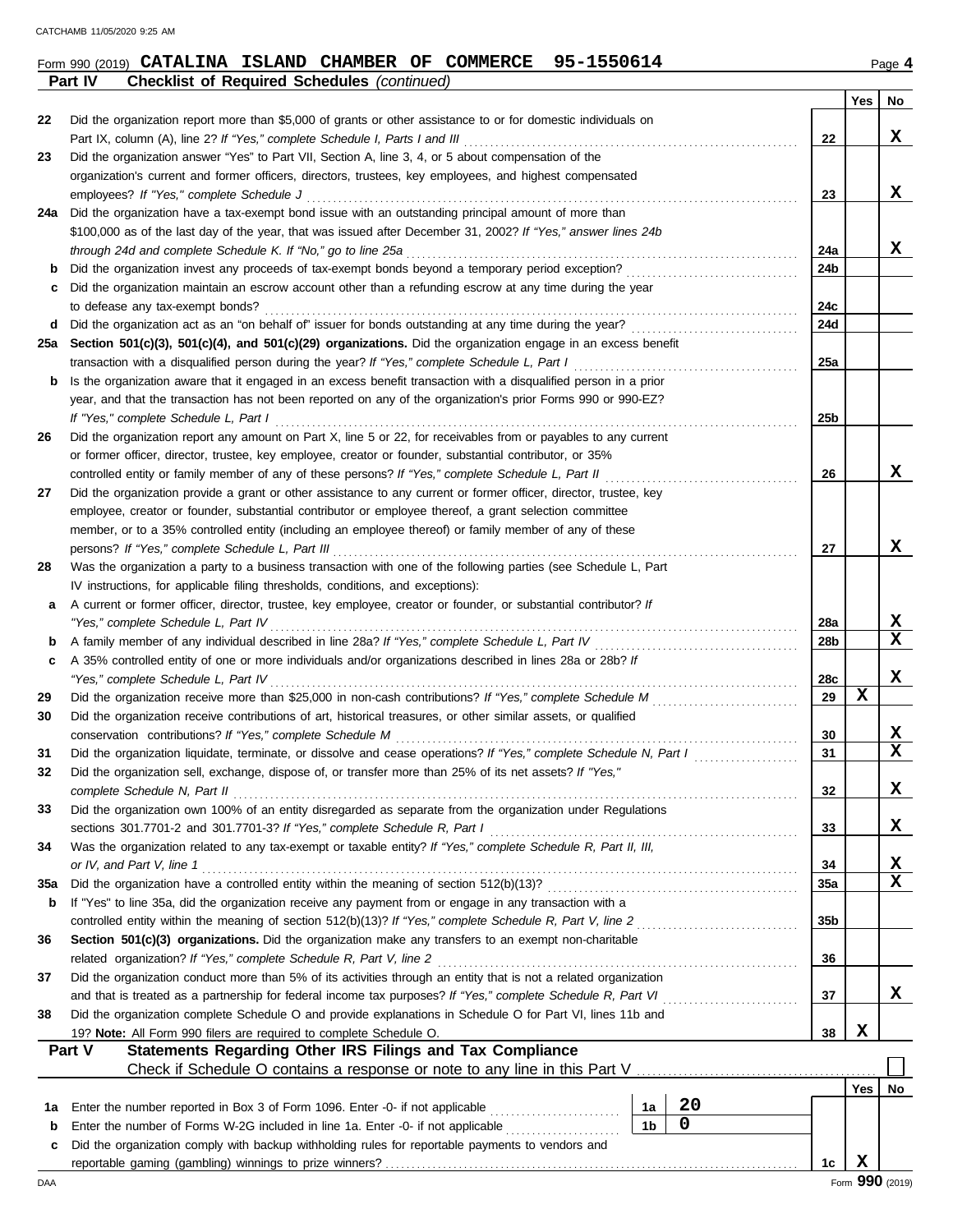|    | Form 990 (2019) CATALINA ISLAND CHAMBER OF COMMERCE 95-1550614                                                     |    |    |     | Page 5 |
|----|--------------------------------------------------------------------------------------------------------------------|----|----|-----|--------|
|    | Statements Regarding Other IRS Filings and Tax Compliance (continued)<br><b>Part V</b>                             |    |    |     |        |
|    |                                                                                                                    |    |    | Yes | No     |
| 2а | Enter the number of employees reported on Form W-3, Transmittal of Wage and Tax                                    |    |    |     |        |
|    | Statements, filed for the calendar year ending with or within the year covered by this return                      | 2a |    |     |        |
|    | 1. If at label the to consider the One did the consideration file all continual features considerate that continue |    | nL |     |        |

|     | Statements, filed for the calendar year ending with or within the year covered by this return                                           | 2a              | 12 |     |   |             |
|-----|-----------------------------------------------------------------------------------------------------------------------------------------|-----------------|----|-----|---|-------------|
| b   | If at least one is reported on line 2a, did the organization file all required federal employment tax returns?                          |                 |    | 2b  | X |             |
|     | Note: If the sum of lines 1a and 2a is greater than 250, you may be required to e-file (see instructions)                               |                 |    |     |   |             |
| За  | Did the organization have unrelated business gross income of \$1,000 or more during the year?                                           |                 |    | 3a  | X |             |
| b   |                                                                                                                                         |                 |    | 3b  | X |             |
| 4a  | At any time during the calendar year, did the organization have an interest in, or a signature or other authority over,                 |                 |    |     |   |             |
|     | a financial account in a foreign country (such as a bank account, securities account, or other financial account)?                      |                 |    | 4a  |   | X           |
| b   | If "Yes," enter the name of the foreign country <b>u</b>                                                                                |                 |    |     |   |             |
|     | See instructions for filing requirements for FinCEN Form 114, Report of Foreign Bank and Financial Accounts (FBAR).                     |                 |    |     |   |             |
| 5a  |                                                                                                                                         |                 |    | 5a  |   | X           |
| b   | Did any taxable party notify the organization that it was or is a party to a prohibited tax shelter transaction?                        |                 |    | 5b  |   | X           |
| c   | If "Yes" to line 5a or 5b, did the organization file Form 8886-T?                                                                       |                 |    | 5c  |   |             |
| 6а  | Does the organization have annual gross receipts that are normally greater than \$100,000, and did the                                  |                 |    |     |   |             |
|     | organization solicit any contributions that were not tax deductible as charitable contributions?                                        |                 |    | 6a  |   | X           |
| b   | If "Yes," did the organization include with every solicitation an express statement that such contributions or                          |                 |    |     |   |             |
|     | gifts were not tax deductible?                                                                                                          |                 |    | 6b  |   |             |
| 7   | Organizations that may receive deductible contributions under section 170(c).                                                           |                 |    |     |   |             |
| а   | Did the organization receive a payment in excess of \$75 made partly as a contribution and partly for goods                             |                 |    |     |   |             |
|     | and services provided to the payor?                                                                                                     |                 |    | 7a  |   |             |
| b   |                                                                                                                                         |                 |    | 7b  |   |             |
| c   | Did the organization sell, exchange, or otherwise dispose of tangible personal property for which it was                                |                 |    |     |   |             |
|     |                                                                                                                                         | 7d              |    | 7c  |   |             |
| d   |                                                                                                                                         |                 |    | 7e  |   |             |
|     | е<br>Did the organization, during the year, pay premiums, directly or indirectly, on a personal benefit contract?<br>f                  |                 |    |     |   |             |
|     | If the organization received a contribution of qualified intellectual property, did the organization file Form 8899 as required?        |                 |    |     |   |             |
| h   | g<br>If the organization received a contribution of cars, boats, airplanes, or other vehicles, did the organization file a Form 1098-C? |                 |    |     |   |             |
| 8   | Sponsoring organizations maintaining donor advised funds. Did a donor advised fund maintained by the                                    |                 |    | 7h  |   |             |
|     |                                                                                                                                         |                 |    | 8   |   |             |
| 9   | Sponsoring organizations maintaining donor advised funds.                                                                               |                 |    |     |   |             |
| а   | Did the sponsoring organization make any taxable distributions under section 4966?                                                      |                 |    | 9a  |   |             |
| b   | Did the sponsoring organization make a distribution to a donor, donor advisor, or related person?                                       |                 |    | 9b  |   |             |
| 10  | Section 501(c)(7) organizations. Enter:                                                                                                 |                 |    |     |   |             |
| а   | Initiation fees and capital contributions included on Part VIII, line 12                                                                | 10a             |    |     |   |             |
| b   | Gross receipts, included on Form 990, Part VIII, line 12, for public use of club facilities                                             | 10 <sub>b</sub> |    |     |   |             |
| 11  | Section 501(c)(12) organizations. Enter:                                                                                                |                 |    |     |   |             |
| а   | Gross income from members or shareholders                                                                                               | 11a             |    |     |   |             |
|     | Gross income from other sources (Do not net amounts due or paid to other sources                                                        |                 |    |     |   |             |
|     | against amounts due or received from them.)                                                                                             | 11 <sub>b</sub> |    |     |   |             |
| 12a | Section 4947(a)(1) non-exempt charitable trusts. Is the organization filing Form 990 in lieu of Form 1041?                              |                 |    | 12a |   |             |
| b   | If "Yes," enter the amount of tax-exempt interest received or accrued during the year                                                   | 12b             |    |     |   |             |
| 13  | Section 501(c)(29) qualified nonprofit health insurance issuers.                                                                        |                 |    |     |   |             |
| а   | Is the organization licensed to issue qualified health plans in more than one state?                                                    |                 |    | 13a |   |             |
|     | Note: See the instructions for additional information the organization must report on Schedule O.                                       |                 |    |     |   |             |
| b   | Enter the amount of reserves the organization is required to maintain by the states in which                                            |                 |    |     |   |             |
|     |                                                                                                                                         | 13 <sub>b</sub> |    |     |   |             |
| c   | Enter the amount of reserves on hand                                                                                                    | 13 <sub>c</sub> |    |     |   |             |
| 14a | Did the organization receive any payments for indoor tanning services during the tax year?                                              |                 |    | 14a |   | $\mathbf x$ |
| b   |                                                                                                                                         |                 |    | 14b |   |             |
| 15  | Is the organization subject to the section 4960 tax on payment(s) of more than \$1,000,000 in remuneration or                           |                 |    |     |   |             |
|     | excess parachute payment(s) during the year?                                                                                            |                 |    | 15  |   | x           |
|     | If "Yes," see instructions and file Form 4720, Schedule N.                                                                              |                 |    |     |   |             |
| 16  | Is the organization an educational institution subject to the section 4968 excise tax on net investment income?                         |                 |    | 16  |   | X           |
|     | If "Yes," complete Form 4720, Schedule O.                                                                                               |                 |    |     |   |             |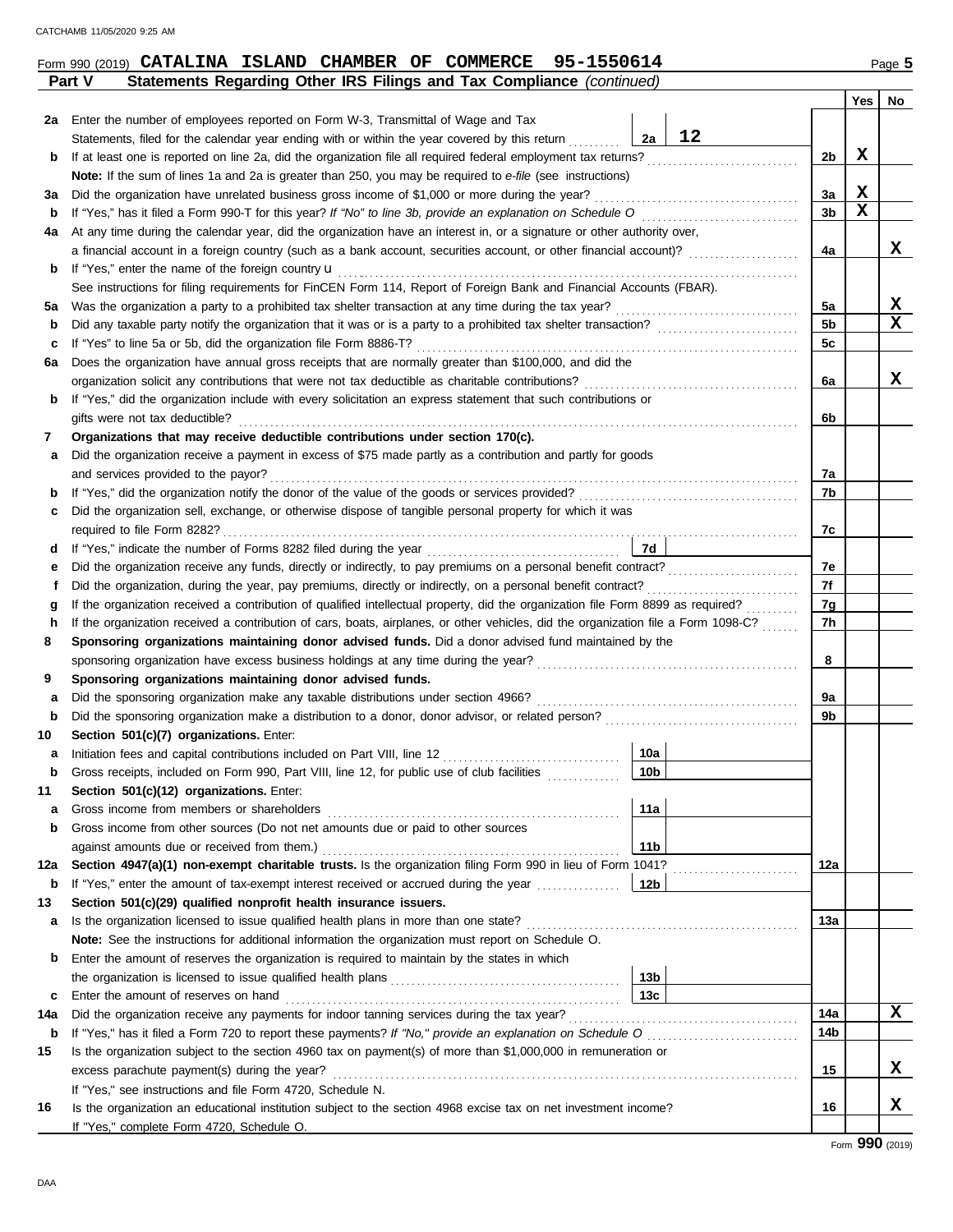|             | Part VI<br>Governance, Management, and Disclosure For each "Yes" response to lines 2 through 7b below, and for a "No"                                    |    |                 |            |     |
|-------------|----------------------------------------------------------------------------------------------------------------------------------------------------------|----|-----------------|------------|-----|
|             | response to line 8a, 8b, or 10b below, describe the circumstances, processes, or changes on Schedule O. See instructions.                                |    |                 |            |     |
|             |                                                                                                                                                          |    |                 |            | ΙxΙ |
|             | Section A. Governing Body and Management                                                                                                                 |    |                 |            |     |
|             |                                                                                                                                                          |    |                 | <b>Yes</b> | No  |
| 1а          | 1a<br>Enter the number of voting members of the governing body at the end of the tax year                                                                | 19 |                 |            |     |
|             | If there are material differences in voting rights among members of the governing body, or                                                               |    |                 |            |     |
|             | if the governing body delegated broad authority to an executive committee or similar                                                                     |    |                 |            |     |
|             | committee, explain on Schedule O.                                                                                                                        |    |                 |            |     |
| b           | 1b<br>Enter the number of voting members included on line 1a, above, who are independent                                                                 | 19 |                 |            |     |
| 2           | Did any officer, director, trustee, or key employee have a family relationship or a business relationship with                                           |    |                 |            |     |
|             | any other officer, director, trustee, or key employee?                                                                                                   |    | 2               |            | x   |
| 3           | Did the organization delegate control over management duties customarily performed by or under the direct                                                |    |                 |            |     |
|             | supervision of officers, directors, trustees, or key employees to a management company or other person?                                                  |    | 3               |            | X   |
| 4           | Did the organization make any significant changes to its governing documents since the prior Form 990 was filed?                                         |    | 4               |            | X   |
| 5           |                                                                                                                                                          |    | 5               |            | X   |
| 6           | Did the organization have members or stockholders?                                                                                                       |    | 6               |            | X   |
| 7а          | Did the organization have members, stockholders, or other persons who had the power to elect or appoint                                                  |    |                 |            |     |
|             | one or more members of the governing body?                                                                                                               |    | 7a              |            | X   |
| b           | Are any governance decisions of the organization reserved to (or subject to approval by) members,                                                        |    |                 |            |     |
|             | stockholders, or persons other than the governing body?                                                                                                  |    | 7b              |            | X   |
| 8           | Did the organization contemporaneously document the meetings held or written actions undertaken during the year by the following:                        |    |                 |            |     |
| а           | The governing body?                                                                                                                                      |    | 8a              | X          |     |
| $\mathbf b$ | Each committee with authority to act on behalf of the governing body?                                                                                    |    | 8b              | x          |     |
| 9           | Is there any officer, director, trustee, or key employee listed in Part VII, Section A, who cannot be reached at                                         |    |                 |            |     |
|             |                                                                                                                                                          |    | 9               |            | x   |
|             | Section B. Policies (This Section B requests information about policies not required by the Internal Revenue Code.)                                      |    |                 |            |     |
|             |                                                                                                                                                          |    |                 | Yes        | No  |
| 10a         | Did the organization have local chapters, branches, or affiliates?                                                                                       |    | 10a             |            | x   |
| b           | If "Yes," did the organization have written policies and procedures governing the activities of such chapters,                                           |    |                 |            |     |
|             | affiliates, and branches to ensure their operations are consistent with the organization's exempt purposes?                                              |    | 10 <sub>b</sub> |            |     |
| 11a         | Has the organization provided a complete copy of this Form 990 to all members of its governing body before filing the form?                              |    | 11a             |            | x   |
| b           | Describe in Schedule O the process, if any, used by the organization to review this Form 990.                                                            |    |                 |            |     |
| 12a         | Did the organization have a written conflict of interest policy? If "No," go to line 13                                                                  |    | 12a             | X<br>x     |     |
| b           | Were officers, directors, or trustees, and key employees required to disclose annually interests that could give rise to conflicts?                      |    | 12b             |            |     |
| c           | Did the organization regularly and consistently monitor and enforce compliance with the policy? If "Yes,"                                                |    |                 |            |     |
|             | describe in Schedule O how this was done                                                                                                                 |    | 12c             | X<br>X     |     |
| 13          | Did the organization have a written whistleblower policy?                                                                                                |    | 13              | X          |     |
| 14          | Did the organization have a written document retention and destruction policy?                                                                           |    | 14              |            |     |
| 15          | Did the process for determining compensation of the following persons include a review and approval by                                                   |    |                 |            |     |
|             | independent persons, comparability data, and contemporaneous substantiation of the deliberation and decision?                                            |    |                 |            |     |
| а           |                                                                                                                                                          |    | 15a             | X          | X   |
| b           | Other officers or key employees of the organization                                                                                                      |    | 15b             |            |     |
|             | If "Yes" to line 15a or 15b, describe the process in Schedule O (see instructions).                                                                      |    |                 |            |     |
| 16a         | Did the organization invest in, contribute assets to, or participate in a joint venture or similar arrangement<br>with a taxable entity during the year? |    |                 |            | X   |
|             | If "Yes," did the organization follow a written policy or procedure requiring the organization to evaluate its                                           |    | 16a             |            |     |
| b           | participation in joint venture arrangements under applicable federal tax law, and take steps to safeguard the                                            |    |                 |            |     |
|             |                                                                                                                                                          |    |                 |            |     |
|             | <b>Section C. Disclosure</b>                                                                                                                             |    | 16b             |            |     |
| 17          | CA<br>List the states with which a copy of this Form 990 is required to be filed $\mathbf u$                                                             |    |                 |            |     |
| 18          | Section 6104 requires an organization to make its Forms 1023 (1024 or 1024-A, if applicable), 990, and 990-T (Section 501(c)                             |    |                 |            |     |
|             | (3) s only) available for public inspection. Indicate how you made these available. Check all that apply.                                                |    |                 |            |     |
|             | IХ<br>Another's website    <br>Upon request<br>Own website<br>Other (explain on Schedule O)                                                              |    |                 |            |     |
| 19          | Describe on Schedule O whether (and if so, how) the organization made its governing documents, conflict of interest policy, and                          |    |                 |            |     |
|             | financial statements available to the public during the tax year.                                                                                        |    |                 |            |     |
| 20          | State the name, address, and telephone number of the person who possesses the organization's books and records u                                         |    |                 |            |     |

|  | <b>JIM LUTTJOHANN</b> | P.O. BOX 217 |  |  |
|--|-----------------------|--------------|--|--|
|--|-----------------------|--------------|--|--|

**AVALON CA 90704 310-510-1520**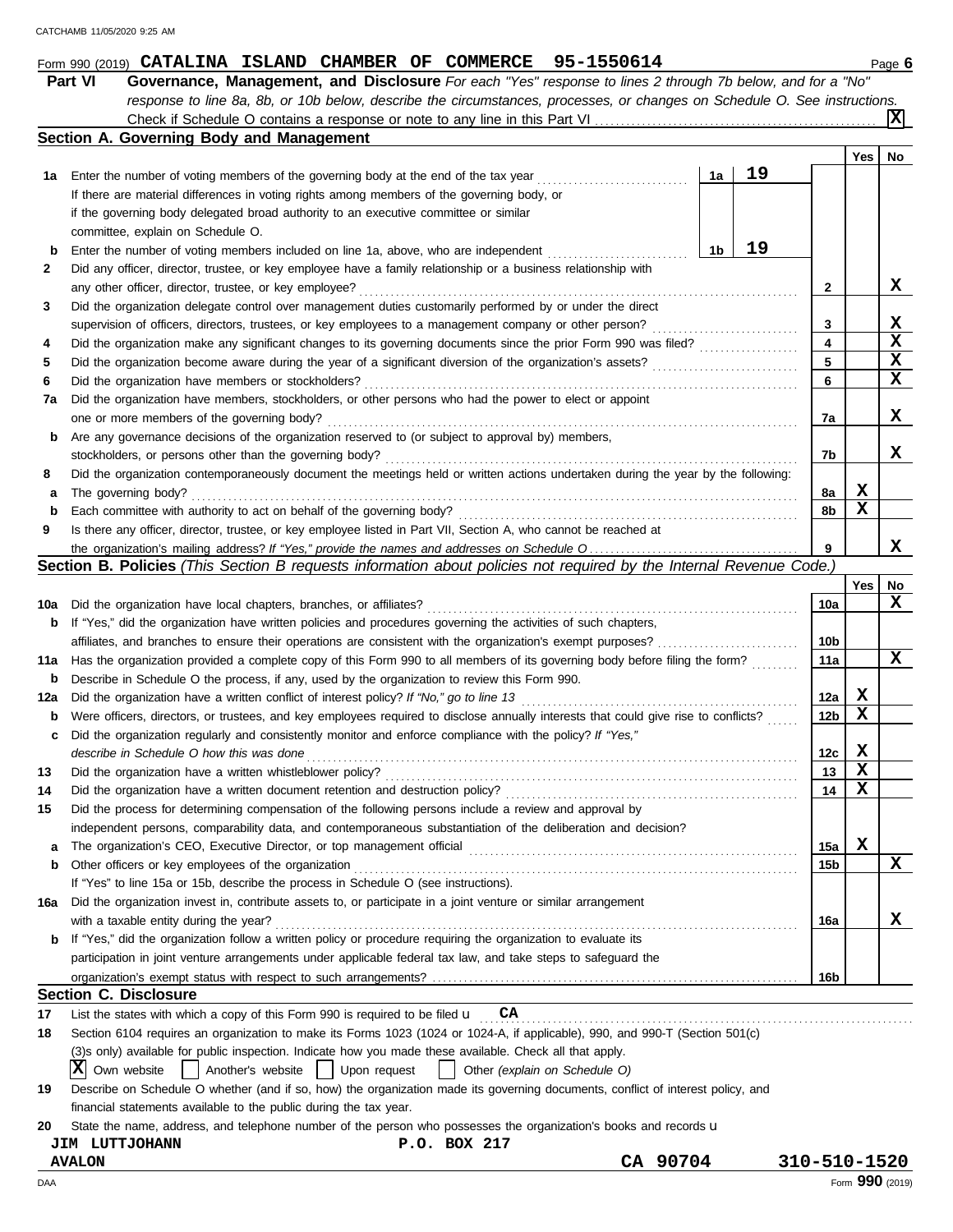| 95-1550614<br>COMMERCE<br>Form 990 (2019) CATALINA ISLAND CHAMBER OF<br>Page 7                                                                                                                                                                                                                             |  |
|------------------------------------------------------------------------------------------------------------------------------------------------------------------------------------------------------------------------------------------------------------------------------------------------------------|--|
| Compensation of Officers, Directors, Trustees, Key Employees, Highest Compensated Employees, and<br><b>Part VII</b>                                                                                                                                                                                        |  |
| <b>Independent Contractors</b>                                                                                                                                                                                                                                                                             |  |
|                                                                                                                                                                                                                                                                                                            |  |
| Officers, Directors, Trustees, Key Employees, and Highest Compensated Employees<br>Section A.                                                                                                                                                                                                              |  |
| 1a Complete this table for all persons required to be listed. Report compensation for the calendar year ending with or within the<br>organization's tax year.                                                                                                                                              |  |
| • List all of the organization's <b>current</b> officers, directors, trustees (whether individuals or organizations), regardless of amount of<br>compensation. Enter -0- in columns (D), (E), and (F) if no compensation was paid.                                                                         |  |
| • List all of the organization's current key employees, if any. See instructions for definition of "key employee."                                                                                                                                                                                         |  |
| • List the organization's five current highest compensated employees (other than an officer, director, trustee, or key employee)<br>who received reportable compensation (Box 5 of Form W-2 and/or Box 7 of Form 1099-MISC) of more than \$100,000 from the<br>organization and any related organizations. |  |

■ List all of the organization's **former** officers, key employees, and highest compensated employees who received more than<br>00,000 of reportable compensation from the organization and any related organizations \$100,000 of reportable compensation from the organization and any related organizations.

List all of the organization's **former directors or trustees** that received, in the capacity as a former director or trustee of the organization, more than \$10,000 of reportable compensation from the organization and any related organizations. See instructions for the order in which to list the persons above. **•**

Complete this box if neither the organization nor any related organization compensated any current officer, director, or trustee.

| (A)<br>Name and title | (B)<br>Average<br>hours<br>(do not check more than one<br>per week<br>box, unless person is both an<br>officer and a director/trustee)<br>(list any<br>hours for |                                      |                       |             | (C)<br>Position |                                 |        | (D)<br>Reportable<br>compensation<br>from the<br>organization<br>(W-2/1099-MISC) | (E)<br>Reportable<br>compensation<br>from related<br>organizations<br>(W-2/1099-MISC) | (F)<br>Estimated amount<br>of other<br>compensation<br>from the<br>organization and |  |  |
|-----------------------|------------------------------------------------------------------------------------------------------------------------------------------------------------------|--------------------------------------|-----------------------|-------------|-----------------|---------------------------------|--------|----------------------------------------------------------------------------------|---------------------------------------------------------------------------------------|-------------------------------------------------------------------------------------|--|--|
|                       | related<br>organizations<br>below<br>dotted line)                                                                                                                | Individual<br>or director<br>trustee | Institutional trustee | Officer     | Key employee    | Highest compensated<br>employee | Former |                                                                                  |                                                                                       | related organizations                                                               |  |  |
| (1) JIM LUTTJOHANN    |                                                                                                                                                                  |                                      |                       |             |                 |                                 |        |                                                                                  |                                                                                       |                                                                                     |  |  |
|                       | 40.00                                                                                                                                                            |                                      |                       |             |                 |                                 |        |                                                                                  |                                                                                       |                                                                                     |  |  |
| CEO                   | 0.00                                                                                                                                                             | $\mathbf x$                          |                       | $\mathbf x$ |                 |                                 |        | 131,935                                                                          | $\mathbf 0$                                                                           | 14,893                                                                              |  |  |
| (2) LEVENT ALKIBAY    | 0.25                                                                                                                                                             |                                      |                       |             |                 |                                 |        |                                                                                  |                                                                                       |                                                                                     |  |  |
|                       |                                                                                                                                                                  |                                      |                       |             |                 |                                 |        |                                                                                  |                                                                                       |                                                                                     |  |  |
| <b>DIRECTOR</b>       | 0.00                                                                                                                                                             | $\mathbf x$                          |                       |             |                 |                                 |        | 0                                                                                | 0                                                                                     | $\pmb{0}$                                                                           |  |  |
| (3) MESA BRADLEY      |                                                                                                                                                                  |                                      |                       |             |                 |                                 |        |                                                                                  |                                                                                       |                                                                                     |  |  |
|                       | 0.25                                                                                                                                                             |                                      |                       |             |                 |                                 |        |                                                                                  |                                                                                       |                                                                                     |  |  |
| <b>DIRECTOR</b>       | 0.00                                                                                                                                                             | $\mathbf x$                          |                       |             |                 |                                 |        | 0                                                                                | 0                                                                                     | 0                                                                                   |  |  |
| (4) TIM FOLEY         |                                                                                                                                                                  |                                      |                       |             |                 |                                 |        |                                                                                  |                                                                                       |                                                                                     |  |  |
|                       | 0.25                                                                                                                                                             |                                      |                       |             |                 |                                 |        |                                                                                  |                                                                                       |                                                                                     |  |  |
| <b>DIRECTOR</b>       | 0.00                                                                                                                                                             | $\mathbf x$                          |                       |             |                 |                                 |        | 0                                                                                | 0                                                                                     | $\mathbf 0$                                                                         |  |  |
| (5) GAIL FORNASIERE   |                                                                                                                                                                  |                                      |                       |             |                 |                                 |        |                                                                                  |                                                                                       |                                                                                     |  |  |
|                       | 0.50                                                                                                                                                             |                                      |                       |             |                 |                                 |        |                                                                                  |                                                                                       |                                                                                     |  |  |
| PAST CHAIR            | 0.00                                                                                                                                                             | $\mathbf x$                          |                       |             |                 |                                 |        | 0                                                                                | 0                                                                                     | $\pmb{0}$                                                                           |  |  |
| (6) BART GLASS        |                                                                                                                                                                  |                                      |                       |             |                 |                                 |        |                                                                                  |                                                                                       |                                                                                     |  |  |
|                       | 0.25                                                                                                                                                             |                                      |                       |             |                 |                                 |        |                                                                                  |                                                                                       |                                                                                     |  |  |
|                       |                                                                                                                                                                  |                                      |                       |             |                 |                                 |        |                                                                                  |                                                                                       |                                                                                     |  |  |
| <b>DIRECTOR</b>       | 0.00                                                                                                                                                             | $\mathbf x$                          |                       |             |                 |                                 |        | 0                                                                                | 0                                                                                     | 0                                                                                   |  |  |
| (7) STEVE HOEFS       |                                                                                                                                                                  |                                      |                       |             |                 |                                 |        |                                                                                  |                                                                                       |                                                                                     |  |  |
|                       | 0.25                                                                                                                                                             |                                      |                       |             |                 |                                 |        |                                                                                  |                                                                                       |                                                                                     |  |  |
| <b>DIRECTOR</b>       | 0.00                                                                                                                                                             | $\mathbf x$                          |                       |             |                 |                                 |        | 0                                                                                | 0                                                                                     | $\mathbf 0$                                                                         |  |  |
| (8) NICOLE HOHENSTEIN |                                                                                                                                                                  |                                      |                       |             |                 |                                 |        |                                                                                  |                                                                                       |                                                                                     |  |  |
|                       | 0.50                                                                                                                                                             |                                      |                       |             |                 |                                 |        |                                                                                  |                                                                                       |                                                                                     |  |  |
| CHAIR ELECT           | 0.00                                                                                                                                                             | $\mathbf x$                          |                       | $\mathbf x$ |                 |                                 |        | 0                                                                                | 0                                                                                     | 0                                                                                   |  |  |
| (9) TIM KIELPINSKI    |                                                                                                                                                                  |                                      |                       |             |                 |                                 |        |                                                                                  |                                                                                       |                                                                                     |  |  |
|                       | 0.25                                                                                                                                                             |                                      |                       |             |                 |                                 |        |                                                                                  |                                                                                       |                                                                                     |  |  |
| <b>DIRECTOR</b>       | 0.00                                                                                                                                                             | $\mathbf x$                          |                       |             |                 |                                 |        | 0                                                                                | 0                                                                                     | $\mathbf 0$                                                                         |  |  |
| (10) LISA LAVELLE     |                                                                                                                                                                  |                                      |                       |             |                 |                                 |        |                                                                                  |                                                                                       |                                                                                     |  |  |
|                       | 0.25                                                                                                                                                             |                                      |                       |             |                 |                                 |        |                                                                                  |                                                                                       |                                                                                     |  |  |
| <b>DIRECTOR</b>       | 0.00                                                                                                                                                             | $\mathbf x$                          |                       |             |                 |                                 |        | 0                                                                                | 0                                                                                     | $\mathbf 0$                                                                         |  |  |
| (11) BRYCE NOLL       |                                                                                                                                                                  |                                      |                       |             |                 |                                 |        |                                                                                  |                                                                                       |                                                                                     |  |  |
|                       | 0.50                                                                                                                                                             |                                      |                       |             |                 |                                 |        |                                                                                  |                                                                                       |                                                                                     |  |  |
|                       | 0.00                                                                                                                                                             | $\mathbf x$                          |                       | $\mathbf x$ |                 |                                 |        | 0                                                                                | 0                                                                                     | $\pmb{0}$                                                                           |  |  |
| <b>CFO</b>            |                                                                                                                                                                  |                                      |                       |             |                 |                                 |        |                                                                                  |                                                                                       |                                                                                     |  |  |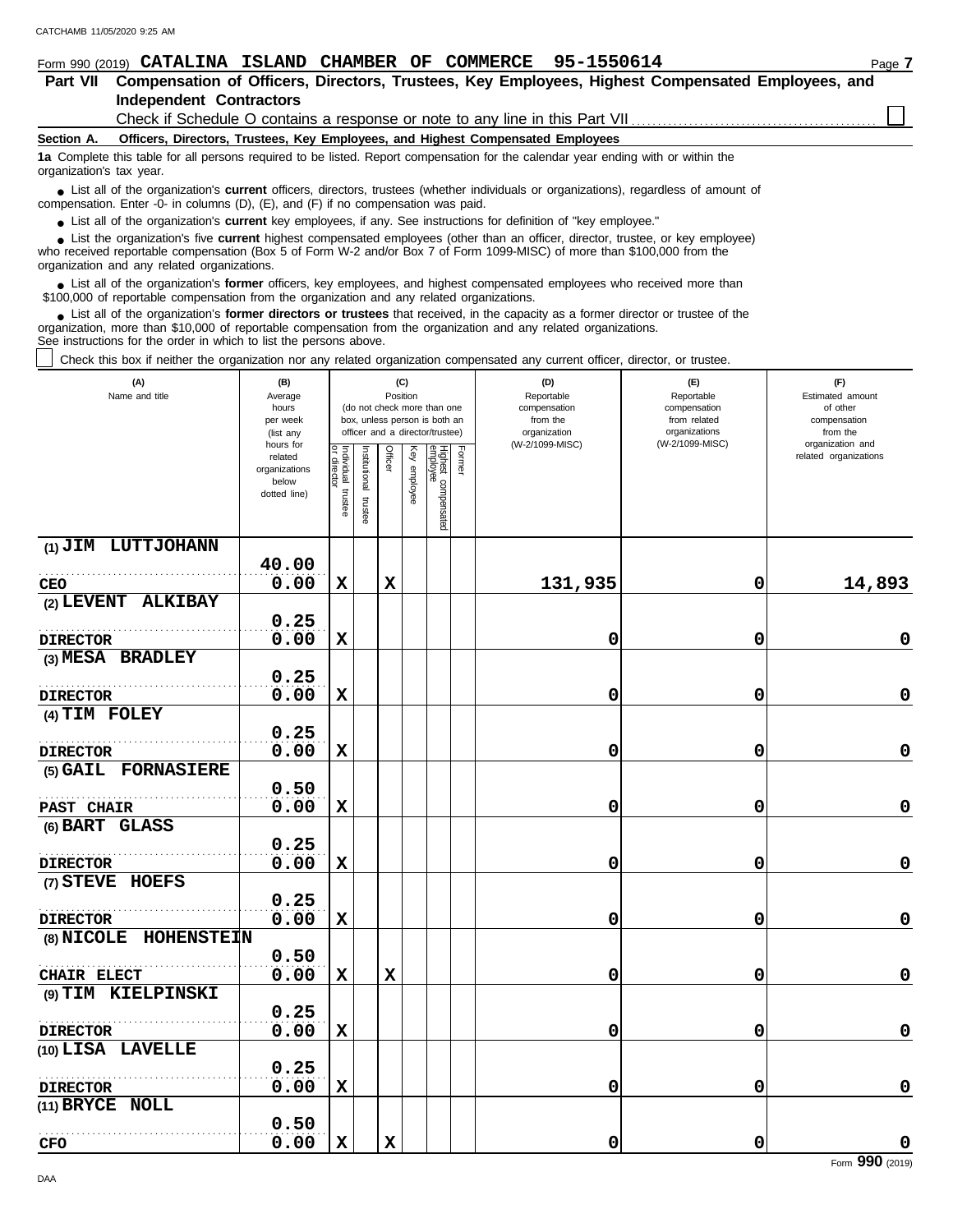| CATCHAMB 11/05/2020 9:25 AMALINA ISLAND CHAMBER OF COMMERCE<br>Part VII                                                                                                                                                   |                                                                |                                      |                      |         |                 |                                                                                                 |              | 95-1550614<br>Section A. Officers, Directors, Trustees, Key Employees, and Highest Compensated Employees (continued) |                                                                    |                                                                 | Page 8              |
|---------------------------------------------------------------------------------------------------------------------------------------------------------------------------------------------------------------------------|----------------------------------------------------------------|--------------------------------------|----------------------|---------|-----------------|-------------------------------------------------------------------------------------------------|--------------|----------------------------------------------------------------------------------------------------------------------|--------------------------------------------------------------------|-----------------------------------------------------------------|---------------------|
| (A)<br>Name and title                                                                                                                                                                                                     | (B)<br>Average<br>hours<br>per week<br>(list any               |                                      |                      |         | (C)<br>Position | (do not check more than one<br>box, unless person is both an<br>officer and a director/trustee) |              | (D)<br>Reportable<br>compensation<br>from the<br>organization                                                        | (E)<br>Reportable<br>compensation<br>from related<br>organizations | (F)<br>Estimated amount<br>of other<br>compensation<br>from the |                     |
|                                                                                                                                                                                                                           | hours for<br>related<br>organizations<br>below<br>dotted line) | Individual<br>or director<br>trustee | nstitutional trustee | Officer | Key employee    | Highest compensated<br>employee                                                                 | Former       | (W-2/1099-MISC)                                                                                                      | (W-2/1099-MISC)                                                    | organization and<br>related organizations                       |                     |
| <b>JASON PARET</b><br>(12)                                                                                                                                                                                                |                                                                |                                      |                      |         |                 |                                                                                                 |              |                                                                                                                      |                                                                    |                                                                 |                     |
| <b>DIRECTOR</b>                                                                                                                                                                                                           | 0.25<br>0.00                                                   | X                                    |                      |         |                 |                                                                                                 |              | 0                                                                                                                    | 0                                                                  |                                                                 | 0                   |
| <b>MICHAEL</b><br>PONCE<br>(13)                                                                                                                                                                                           | 0.50                                                           |                                      |                      |         |                 |                                                                                                 |              |                                                                                                                      |                                                                    |                                                                 |                     |
| <b>CHAIR</b>                                                                                                                                                                                                              | 0.00                                                           | X                                    |                      | X       |                 |                                                                                                 |              | 0                                                                                                                    | 0                                                                  |                                                                 | 0                   |
| DENISE RADDE<br>(14)                                                                                                                                                                                                      | 0.25                                                           |                                      |                      |         |                 |                                                                                                 |              |                                                                                                                      |                                                                    |                                                                 |                     |
| <b>DIRECTOR</b>                                                                                                                                                                                                           | 0.00                                                           | X                                    |                      |         |                 |                                                                                                 |              | 0                                                                                                                    | 0                                                                  |                                                                 | 0                   |
| <b>THOMAS</b><br><b>SALINAS</b><br>(15)                                                                                                                                                                                   | 0.25                                                           |                                      |                      |         |                 |                                                                                                 |              |                                                                                                                      |                                                                    |                                                                 |                     |
| <b>DIRECTOR</b>                                                                                                                                                                                                           | 0.00                                                           | X                                    |                      |         |                 |                                                                                                 |              | 0                                                                                                                    | 0                                                                  |                                                                 | 0                   |
| <b>ANGIESZKA</b><br>(16)                                                                                                                                                                                                  | <b>SANCHEZ</b>                                                 |                                      |                      |         |                 |                                                                                                 |              |                                                                                                                      |                                                                    |                                                                 |                     |
| <b>DIRECTOR</b>                                                                                                                                                                                                           | 0.25<br>0.00                                                   | X                                    |                      |         |                 |                                                                                                 |              | 0                                                                                                                    | 0                                                                  |                                                                 | 0                   |
| YOLI SAY<br>(17)                                                                                                                                                                                                          |                                                                |                                      |                      |         |                 |                                                                                                 |              |                                                                                                                      |                                                                    |                                                                 |                     |
|                                                                                                                                                                                                                           | 0.25                                                           |                                      |                      |         |                 |                                                                                                 |              |                                                                                                                      |                                                                    |                                                                 |                     |
| <b>DIRECTOR</b><br><b>STEVENSON</b><br><b>DAVE</b><br>(18)                                                                                                                                                                | 0.00                                                           | X                                    |                      |         |                 |                                                                                                 |              | 0                                                                                                                    | 0                                                                  |                                                                 | 0                   |
|                                                                                                                                                                                                                           | 0.50                                                           |                                      |                      |         |                 |                                                                                                 |              |                                                                                                                      |                                                                    |                                                                 |                     |
| <b>MARKETING CHAIR</b>                                                                                                                                                                                                    | 0.00                                                           | X                                    |                      | X       |                 |                                                                                                 |              | 0                                                                                                                    | 0                                                                  |                                                                 | 0                   |
| <b>VILLALOBOS</b><br><b>BEN</b><br>(19)                                                                                                                                                                                   | 0.25                                                           |                                      |                      |         |                 |                                                                                                 |              |                                                                                                                      |                                                                    |                                                                 |                     |
| <b>DIRECTOR</b>                                                                                                                                                                                                           | 0.00                                                           | X                                    |                      |         |                 |                                                                                                 |              |                                                                                                                      | 0                                                                  |                                                                 |                     |
| 1b Subtotal<br><b>Total from continuation sheets to Part VII, Section A</b> <i>minimini</i><br>c                                                                                                                          |                                                                |                                      |                      |         |                 |                                                                                                 | u<br>u       | 131,935                                                                                                              |                                                                    |                                                                 | 14,893              |
| d                                                                                                                                                                                                                         |                                                                |                                      |                      |         |                 |                                                                                                 | $\mathbf{u}$ | 131,935                                                                                                              |                                                                    |                                                                 | 14,893              |
| Total number of individuals (including but not limited to those listed above) who received more than \$100,000 of<br>$\mathbf{2}$<br>reportable compensation from the organization $\mathbf{u}$ $\mathbf{1}$              |                                                                |                                      |                      |         |                 |                                                                                                 |              |                                                                                                                      |                                                                    |                                                                 |                     |
|                                                                                                                                                                                                                           |                                                                |                                      |                      |         |                 |                                                                                                 |              |                                                                                                                      |                                                                    |                                                                 | Yes<br>No           |
| Did the organization list any former officer, director, trustee, key employee, or highest compensated<br>3                                                                                                                |                                                                |                                      |                      |         |                 |                                                                                                 |              |                                                                                                                      |                                                                    | 3                                                               | x                   |
| For any individual listed on line 1a, is the sum of reportable compensation and other compensation from the<br>4<br>organization and related organizations greater than \$150,000? If "Yes," complete Schedule J for such |                                                                |                                      |                      |         |                 |                                                                                                 |              |                                                                                                                      |                                                                    |                                                                 |                     |
| Did any person listed on line 1a receive or accrue compensation from any unrelated organization or individual<br>5                                                                                                        |                                                                |                                      |                      |         |                 |                                                                                                 |              |                                                                                                                      |                                                                    | 4                                                               | X                   |
|                                                                                                                                                                                                                           |                                                                |                                      |                      |         |                 |                                                                                                 |              |                                                                                                                      |                                                                    | 5                                                               | x                   |
| Section B. Independent Contractors<br>Complete this table for your five highest compensated independent contractors that received more than \$100,000 of<br>1                                                             |                                                                |                                      |                      |         |                 |                                                                                                 |              |                                                                                                                      |                                                                    |                                                                 |                     |
| compensation from the organization. Report compensation for the calendar year ending with or within the organization's tax year.                                                                                          |                                                                |                                      |                      |         |                 |                                                                                                 |              |                                                                                                                      |                                                                    |                                                                 |                     |
|                                                                                                                                                                                                                           | (A)<br>Name and business address                               |                                      |                      |         |                 |                                                                                                 |              |                                                                                                                      | (B)<br>Description of services                                     |                                                                 | (C)<br>Compensation |
|                                                                                                                                                                                                                           |                                                                |                                      |                      |         |                 |                                                                                                 |              |                                                                                                                      |                                                                    |                                                                 |                     |
|                                                                                                                                                                                                                           |                                                                |                                      |                      |         |                 |                                                                                                 |              |                                                                                                                      |                                                                    |                                                                 |                     |
|                                                                                                                                                                                                                           |                                                                |                                      |                      |         |                 |                                                                                                 |              |                                                                                                                      |                                                                    |                                                                 |                     |
|                                                                                                                                                                                                                           |                                                                |                                      |                      |         |                 |                                                                                                 |              |                                                                                                                      |                                                                    |                                                                 |                     |
|                                                                                                                                                                                                                           |                                                                |                                      |                      |         |                 |                                                                                                 |              |                                                                                                                      |                                                                    |                                                                 |                     |
|                                                                                                                                                                                                                           |                                                                |                                      |                      |         |                 |                                                                                                 |              |                                                                                                                      |                                                                    |                                                                 |                     |
|                                                                                                                                                                                                                           |                                                                |                                      |                      |         |                 |                                                                                                 |              |                                                                                                                      |                                                                    |                                                                 |                     |
| Total number of independent contractors (including but not limited to those listed above) who<br>2<br>received more than \$100,000 of compensation from the organization u                                                |                                                                |                                      |                      |         |                 |                                                                                                 |              |                                                                                                                      | 0                                                                  |                                                                 |                     |

DAA Form 990 (2019) received more than \$100,000 of compensation from the organization  $\mathbf u$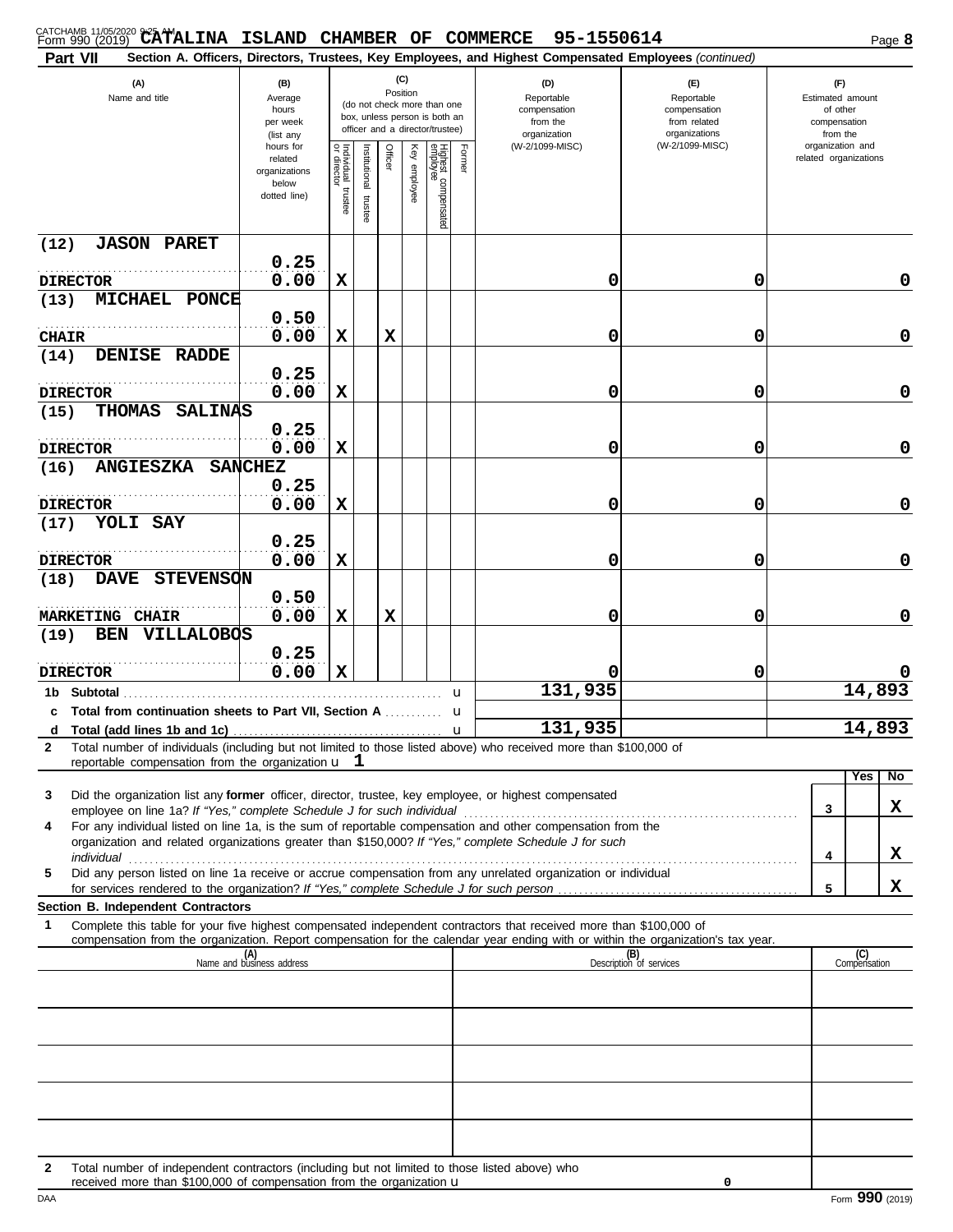## Form 990 (2019) **CATALINA ISLAND CHAMBER OF COMMERCE** 95-1550614 Page 9

#### **Part VIII Statement of Revenue**

Check if Schedule O contains a response or note to any line in this Part VIII . . . . . . . . . . . . . . . . . . . . . . . . . . . . . . . . . . . . . . . . . . . .

|                                                                  |     |                                                                                                                                                      |    |                |                                        |                       | (A)<br>Total revenue | (B)<br>Related or exempt<br>function revenue | (C)<br>Unrelated<br>business revenue | (D)<br>Revenue excluded<br>from tax under<br>sections 512-514 |
|------------------------------------------------------------------|-----|------------------------------------------------------------------------------------------------------------------------------------------------------|----|----------------|----------------------------------------|-----------------------|----------------------|----------------------------------------------|--------------------------------------|---------------------------------------------------------------|
| <b>Contributions, Gifts, Grants</b><br>and Other Similar Amounts |     | 1a Federated campaigns<br><b>b</b> Membership dues<br>c Fundraising events<br>d Related organizations<br>e Government grants (contributions)         |    | .<br>.         | 1a<br>1b<br>1 <sub>c</sub><br>1d<br>1e | 1,024,840             |                      |                                              |                                      |                                                               |
|                                                                  |     | <b>f</b> All other contributions, gifts, grants,<br>and similar amounts not included above<br><b>q</b> Noncash contributions included in lines 1a-1f |    |                | 1f<br>1g $\sqrt{3}$                    | 31,773<br>$\mathbf u$ | 1,024,840            |                                              |                                      |                                                               |
|                                                                  |     |                                                                                                                                                      |    |                |                                        | <b>Business Code</b>  |                      |                                              |                                      |                                                               |
|                                                                  | 2a  | INFORMATION BOOKLETS                                                                                                                                 |    |                |                                        | 511190                | 182,089              | 9,849                                        | 172,240                              |                                                               |
|                                                                  | b   | <b>EVENTS</b>                                                                                                                                        |    |                |                                        |                       | 154,954              | 154,954                                      |                                      |                                                               |
| Program Service<br>Revenue                                       | c   | MEMBERSHIP DUES                                                                                                                                      |    |                |                                        |                       | 92,463               | 92,463                                       |                                      |                                                               |
|                                                                  | d   | INTERNET ADVERTISING                                                                                                                                 |    |                |                                        | 511190                | 16,532               |                                              | 16,532                               |                                                               |
|                                                                  | е   | PROGRAM SERVICES                                                                                                                                     |    |                | .                                      |                       | 10,338               | 10,338                                       |                                      |                                                               |
|                                                                  |     | <b>f</b> All other program service revenue $\ldots$                                                                                                  |    |                |                                        |                       | $-1,030$             | $-1,030$                                     |                                      |                                                               |
|                                                                  |     |                                                                                                                                                      |    |                |                                        |                       | 455,346              |                                              |                                      |                                                               |
|                                                                  | 3   | Investment income (including dividends, interest, and                                                                                                |    |                |                                        |                       |                      |                                              |                                      |                                                               |
|                                                                  |     | other similar amounts)                                                                                                                               |    |                |                                        | u                     | 2,175                | 2,175                                        |                                      |                                                               |
|                                                                  | 4   | Income from investment of tax-exempt bond proceeds                                                                                                   |    |                |                                        | u                     |                      |                                              |                                      |                                                               |
|                                                                  | 5   |                                                                                                                                                      |    |                |                                        | u                     |                      |                                              |                                      |                                                               |
|                                                                  |     |                                                                                                                                                      |    | (i) Real       |                                        | (ii) Personal         |                      |                                              |                                      |                                                               |
|                                                                  | 6а  | Gross rents                                                                                                                                          | 6a |                |                                        |                       |                      |                                              |                                      |                                                               |
|                                                                  | b   | Less: rental expenses                                                                                                                                | 6b |                |                                        |                       |                      |                                              |                                      |                                                               |
|                                                                  | с   | Rental inc. or (loss)                                                                                                                                | 6с |                |                                        |                       |                      |                                              |                                      |                                                               |
|                                                                  | d   | Net rental income or (loss)                                                                                                                          |    |                |                                        | u                     |                      |                                              |                                      |                                                               |
|                                                                  |     | <b>7a</b> Gross amount from<br>sales of assets                                                                                                       |    | (i) Securities |                                        | (ii) Other            |                      |                                              |                                      |                                                               |
|                                                                  |     | other than inventory                                                                                                                                 | 7a |                |                                        |                       |                      |                                              |                                      |                                                               |
|                                                                  |     | <b>b</b> Less: cost or other                                                                                                                         |    |                |                                        |                       |                      |                                              |                                      |                                                               |
| Revenue                                                          |     | basis and sales exps.                                                                                                                                | 7b |                |                                        |                       |                      |                                              |                                      |                                                               |
|                                                                  |     | <b>c</b> Gain or (loss)                                                                                                                              | 7c |                |                                        |                       |                      |                                              |                                      |                                                               |
| Other                                                            |     |                                                                                                                                                      |    |                |                                        | u                     |                      |                                              |                                      |                                                               |
|                                                                  |     | 8a Gross income from fundraising events                                                                                                              |    |                |                                        |                       |                      |                                              |                                      |                                                               |
|                                                                  |     | (not including<br>$\sqrt{3}$<br>of contributions reported on line 1c).<br>See Part IV, line 18                                                       |    |                | 8a                                     |                       |                      |                                              |                                      |                                                               |
|                                                                  |     | <b>b</b> Less: direct expenses                                                                                                                       |    |                | 8b                                     |                       |                      |                                              |                                      |                                                               |
|                                                                  | c   | Net income or (loss) from fundraising events                                                                                                         |    |                |                                        | u                     |                      |                                              |                                      |                                                               |
|                                                                  |     | 9a Gross income from gaming activities.                                                                                                              |    |                |                                        |                       |                      |                                              |                                      |                                                               |
|                                                                  |     | See Part IV, line 19                                                                                                                                 |    | .              | 9a                                     |                       |                      |                                              |                                      |                                                               |
|                                                                  |     | <b>b</b> Less: direct expenses                                                                                                                       |    |                | 9 <sub>b</sub>                         |                       |                      |                                              |                                      |                                                               |
|                                                                  |     | <b>c</b> Net income or (loss) from gaming activities                                                                                                 |    |                |                                        | u                     |                      |                                              |                                      |                                                               |
|                                                                  |     | 10a Gross sales of inventory, less                                                                                                                   |    |                |                                        |                       |                      |                                              |                                      |                                                               |
|                                                                  |     | returns and allowances                                                                                                                               |    | a da da da d   | 10a                                    |                       |                      |                                              |                                      |                                                               |
|                                                                  |     | <b>b</b> Less: cost of goods sold                                                                                                                    |    |                | 10 <sub>b</sub>                        |                       |                      |                                              |                                      |                                                               |
|                                                                  |     | <b>c</b> Net income or (loss) from sales of inventory                                                                                                |    |                |                                        | u                     |                      |                                              |                                      |                                                               |
|                                                                  |     |                                                                                                                                                      |    |                |                                        | <b>Business Code</b>  |                      |                                              |                                      |                                                               |
|                                                                  | 11a | PAYMENT DISCOUNTS                                                                                                                                    |    |                |                                        |                       | 210                  | 210                                          |                                      |                                                               |
|                                                                  | b   |                                                                                                                                                      |    |                |                                        |                       |                      |                                              |                                      |                                                               |
| Miscellaneous<br>Revenue                                         |     |                                                                                                                                                      |    |                |                                        |                       |                      |                                              |                                      |                                                               |
|                                                                  | d   |                                                                                                                                                      |    |                |                                        |                       |                      |                                              |                                      |                                                               |
|                                                                  |     |                                                                                                                                                      |    |                |                                        |                       | 210                  |                                              |                                      |                                                               |
|                                                                  | 12  |                                                                                                                                                      |    |                |                                        |                       | 1,482,571            | 268,959                                      | 188,772                              | 0                                                             |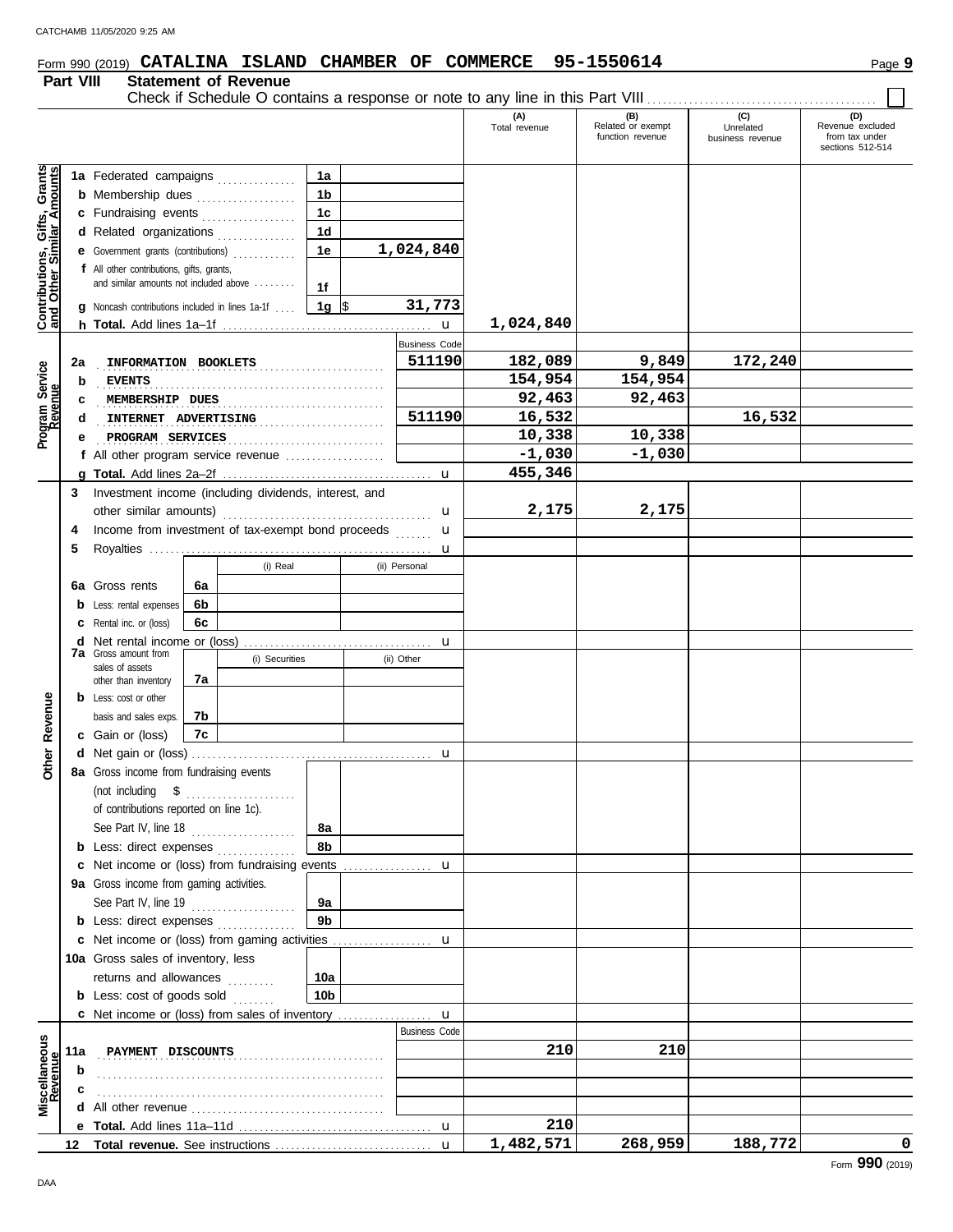#### **Form 990 (2019) CATALINA ISLAND CHAMBER OF COMMERCE 95-1550614** Page 10

|              | Part IX<br><b>Statement of Functional Expenses</b>                                                                         |                       |                                    |                                           |                                |
|--------------|----------------------------------------------------------------------------------------------------------------------------|-----------------------|------------------------------------|-------------------------------------------|--------------------------------|
|              | Section 501(c)(3) and 501(c)(4) organizations must complete all columns. All other organizations must complete column (A). |                       |                                    |                                           |                                |
|              | Check if Schedule O contains a response or note to any line in this Part IX                                                |                       |                                    |                                           |                                |
|              | Do not include amounts reported on lines 6b,<br>7b, 8b, 9b, and 10b of Part VIII.                                          | (A)<br>Total expenses | (B)<br>Program service<br>expenses | (C)<br>Management and<br>general expenses | (D)<br>Fundraising<br>expenses |
| 1            | Grants and other assistance to domestic organizations                                                                      |                       |                                    |                                           |                                |
|              | and domestic governments. See Part IV, line 21                                                                             |                       |                                    |                                           |                                |
| $\mathbf{2}$ | Grants and other assistance to domestic                                                                                    |                       |                                    |                                           |                                |
|              | individuals. See Part IV, line 22                                                                                          |                       |                                    |                                           |                                |
| 3            | Grants and other assistance to foreign                                                                                     |                       |                                    |                                           |                                |
|              | organizations, foreign governments, and foreign                                                                            |                       |                                    |                                           |                                |
|              | individuals. See Part IV, lines 15 and 16                                                                                  |                       |                                    |                                           |                                |
| 4            | Benefits paid to or for members<br>.                                                                                       |                       |                                    |                                           |                                |
| 5            | Compensation of current officers, directors,                                                                               |                       |                                    |                                           |                                |
|              | trustees, and key employees<br>Compensation not included above to disqualified                                             |                       |                                    |                                           |                                |
| 6            | persons (as defined under section 4958(f)(1)) and                                                                          |                       |                                    |                                           |                                |
|              | persons described in section 4958(c)(3)(B)                                                                                 |                       |                                    |                                           |                                |
| 7            | Other salaries and wages                                                                                                   | 423,305               | 253,086                            | 170,219                                   |                                |
| 8            | Pension plan accruals and contributions (include                                                                           |                       |                                    |                                           |                                |
|              | section 401(k) and 403(b) employer contributions)                                                                          |                       |                                    |                                           |                                |
| 9            | Other employee benefits                                                                                                    | 54,645                | 39,331                             | 15,314                                    |                                |
| 10           | Payroll taxes                                                                                                              | 35,141                | 21,105                             | 14,036                                    |                                |
| 11           | Fees for services (nonemployees):                                                                                          |                       |                                    |                                           |                                |
| a            | Management                                                                                                                 |                       |                                    |                                           |                                |
| b            | Legal                                                                                                                      |                       |                                    |                                           |                                |
| c            | Accounting                                                                                                                 | 15,934                |                                    | 15,934                                    |                                |
| d            | Lobbying                                                                                                                   |                       |                                    |                                           |                                |
| е            | Professional fundraising services. See Part IV, line 17                                                                    |                       |                                    |                                           |                                |
| f            | Investment management fees                                                                                                 |                       |                                    |                                           |                                |
| q            | Other. (If line 11g amount exceeds 10% of line 25, column                                                                  |                       |                                    |                                           |                                |
|              | (A) amount, list line 11g expenses on Schedule O.)                                                                         | 132,972               | 116,737                            | 16,235                                    |                                |
| 12           | Advertising and promotion                                                                                                  | 352,644               | 352,494                            | 150                                       |                                |
| 13           |                                                                                                                            | 130,304               | 108,881                            | 21,423                                    |                                |
| 14           | Information technology                                                                                                     | 128,014               | 128,014                            |                                           |                                |
| 15           | Royalties                                                                                                                  |                       |                                    |                                           |                                |
| 16           |                                                                                                                            | 77,429                | 58,087                             | 19,342                                    |                                |
|              | 17 Travel                                                                                                                  | 16,672                | 14,259                             | 2,413                                     |                                |
|              | 18 Payments of travel or entertainment expenses                                                                            |                       |                                    |                                           |                                |
| 19           | for any federal, state, or local public officials<br>Conferences, conventions, and meetings                                | 19,622                | 17,424                             | 2,198                                     |                                |
| 20           |                                                                                                                            | 759                   |                                    | 759                                       |                                |
| 21           | $Interest$<br>Payments to affiliates                                                                                       |                       |                                    |                                           |                                |
| 22           | Depreciation, depletion, and amortization                                                                                  | 3,903                 |                                    | 3,903                                     |                                |
| 23           |                                                                                                                            | 5,637                 |                                    | 5,637                                     |                                |
| 24           | Other expenses. Itemize expenses not covered                                                                               |                       |                                    |                                           |                                |
|              | above (List miscellaneous expenses on line 24e. If                                                                         |                       |                                    |                                           |                                |
|              | line 24e amount exceeds 10% of line 25, column                                                                             |                       |                                    |                                           |                                |
|              | (A) amount, list line 24e expenses on Schedule O.)                                                                         |                       |                                    |                                           |                                |
| a            | SPECIAL EVENTS                                                                                                             | 155,647               | 155,631                            | 16                                        |                                |
| b            | ALLOCATED FROM DIRECT                                                                                                      | 67,984                | 67,984                             |                                           |                                |
| c            | DUES & SUBSCRIPTIONS                                                                                                       | 20,948                | 17,195                             | 3,753                                     |                                |
| d            | CREDIT CARD PROCESSING                                                                                                     | 9,578                 |                                    | 9,578                                     |                                |
| е            | All other expenses<br>.                                                                                                    | 8,618                 | 4,550                              | 4,068                                     |                                |
| 25           | Total functional expenses. Add lines 1 through 24e                                                                         | 1,659,756             | 1,354,778                          | 304,978                                   | 0                              |
| 26           | Joint costs. Complete this line only if the<br>organization reported in column (B) joint costs                             |                       |                                    |                                           |                                |
|              | from a combined educational campaign and                                                                                   |                       |                                    |                                           |                                |
|              | fundraising solicitation. Check here u<br>l if                                                                             |                       |                                    |                                           |                                |

 $\overline{\phantom{a}}$ 

following SOP 98-2 (ASC 958-720) ................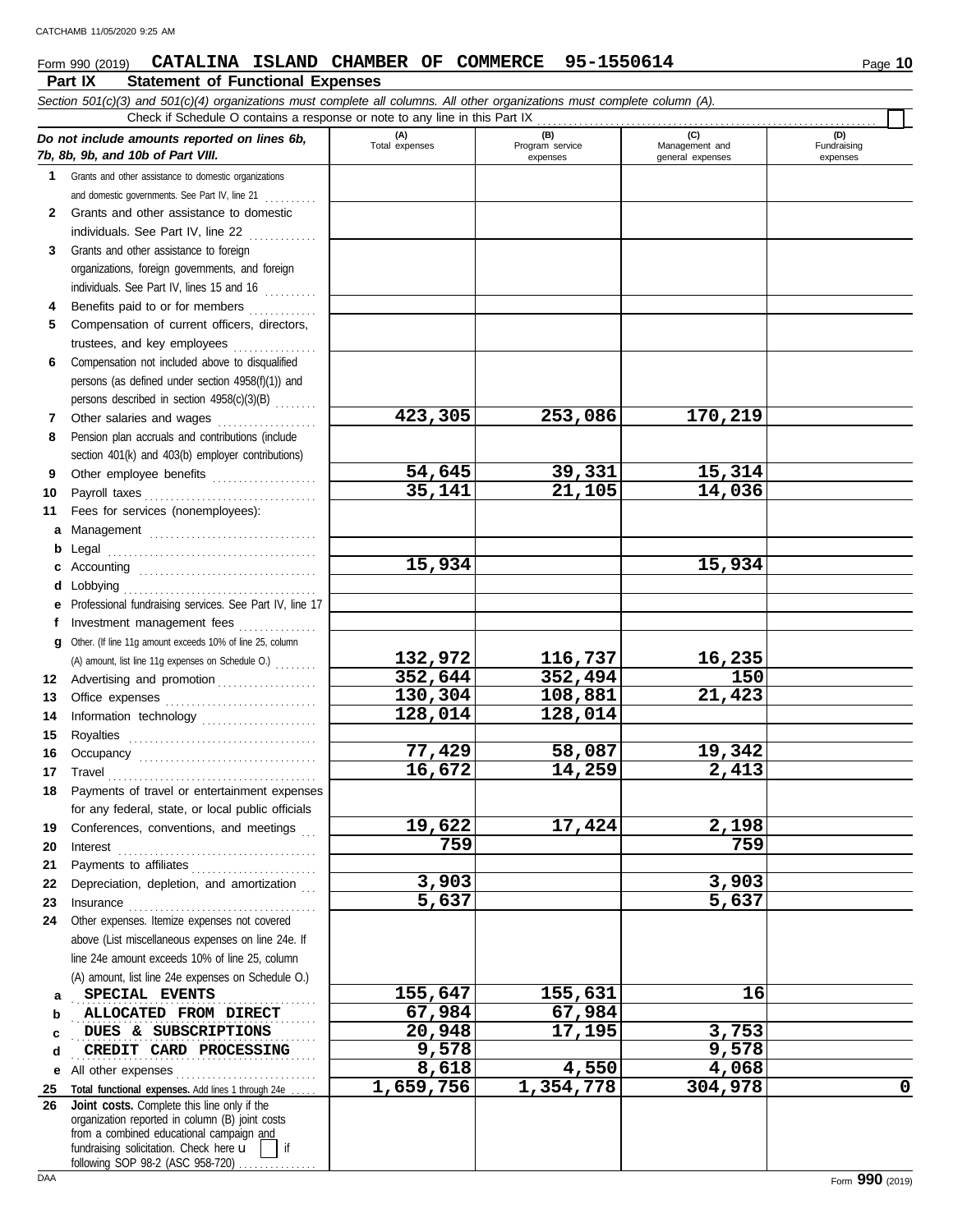#### Form 990 (2019) **CATALINA ISLAND CHAMBER OF COMMERCE** 95-1550614 Page 11 **CATALINA ISLAND CHAMBER OF COMMERCE 95-1550614**

|                 | Part X | <b>Balance Sheet</b>                                                         |                 |         |                          |                 |                    |
|-----------------|--------|------------------------------------------------------------------------------|-----------------|---------|--------------------------|-----------------|--------------------|
|                 |        |                                                                              |                 |         | (A)<br>Beginning of year |                 | (B)<br>End of year |
|                 | 1      | Cash-non-interest-bearing                                                    |                 |         | 79,174                   | $\mathbf{1}$    | 106,989            |
|                 | 2      |                                                                              |                 |         | 96,580                   | $\mathbf{2}$    | 11,670             |
|                 | 3      |                                                                              |                 |         |                          | 3               |                    |
|                 | 4      | Accounts receivable, net                                                     |                 |         | 8,658                    | 4               | 4,833              |
|                 | 5      | Loans and other receivables from any current or former officer, director,    |                 |         |                          |                 |                    |
|                 |        | trustee, key employee, creator or founder, substantial contributor, or 35%   |                 |         |                          |                 |                    |
|                 |        |                                                                              |                 |         |                          | 5               |                    |
|                 | 6      | Loans and other receivables from other disqualified persons (as defined      |                 |         |                          |                 |                    |
|                 |        |                                                                              |                 |         |                          | 6               |                    |
| Assets          | 7      |                                                                              |                 |         |                          | $\overline{7}$  |                    |
|                 | 8      | Inventories for sale or use                                                  |                 |         |                          | 8               |                    |
|                 | 9      |                                                                              |                 |         | 60,987                   | 9               | 28,232             |
|                 |        | 10a Land, buildings, and equipment: cost or other                            |                 |         |                          |                 |                    |
|                 |        |                                                                              |                 | 169,383 |                          |                 |                    |
|                 | b      | Less: accumulated depreciation                                               | 10 <sub>b</sub> | 73,893  | 99,393                   | 10 <sub>c</sub> | 95,490             |
|                 | 11     |                                                                              |                 |         | 83,408                   | 11              | 84,441             |
|                 | 12     |                                                                              |                 |         |                          | 12              |                    |
|                 | 13     |                                                                              |                 |         |                          | 13              |                    |
|                 | 14     | Intangible assets                                                            |                 |         |                          | 14              |                    |
|                 | 15     |                                                                              |                 |         |                          | 15              |                    |
|                 | 16     |                                                                              |                 |         | 428,200                  | 16              | 331,655            |
|                 | 17     |                                                                              |                 |         | 185,737                  | 17              | 149,834            |
|                 | 18     | Grants payable                                                               |                 |         | 18                       |                 |                    |
|                 | 19     |                                                                              |                 |         | 40,517                   | 19              | 10,847             |
|                 | 20     |                                                                              |                 |         |                          | 20              |                    |
|                 | 21     | Escrow or custodial account liability. Complete Part IV of Schedule D        |                 | 21      |                          |                 |                    |
|                 | 22     | Loans and other payables to any current or former officer, director,         |                 |         |                          |                 |                    |
|                 |        | trustee, key employee, creator or founder, substantial contributor, or 35%   |                 |         |                          |                 |                    |
| Liabilities     |        |                                                                              |                 |         |                          | 22              |                    |
|                 | 23     | Secured mortgages and notes payable to unrelated third parties               |                 |         |                          | 23              |                    |
|                 | 24     | Unsecured notes and loans payable to unrelated third parties                 |                 |         |                          | 24              | 150,000            |
|                 | 25     | Other liabilities (including federal income tax, payables to related third   |                 |         |                          |                 |                    |
|                 |        | parties, and other liabilities not included on lines 17-24). Complete Part X |                 |         |                          |                 |                    |
|                 |        | of Schedule D                                                                |                 |         | 47,456                   | 25              | 43,669             |
|                 | 26     |                                                                              |                 |         | 273,710                  | 26              | 354,350            |
|                 |        | Organizations that follow FASB ASC 958, check here $\mathbf{u} \mathbf{X} $  |                 |         |                          |                 |                    |
|                 |        | and complete lines 27, 28, 32, and 33.                                       |                 |         |                          |                 |                    |
| <b>Balances</b> | 27     | Net assets without donor restrictions                                        |                 |         | 154,490                  | 27              | $-22,695$          |
|                 | 28     | Net assets with donor restrictions                                           |                 |         |                          | 28              |                    |
| Fund            |        | Organizations that do not follow FASB ASC 958, check here u                  |                 |         |                          |                 |                    |
|                 |        | and complete lines 29 through 33.                                            |                 |         |                          |                 |                    |
| ŏ               | 29     | Capital stock or trust principal, or current funds                           |                 |         |                          | 29              |                    |
| Assets          | 30     |                                                                              |                 |         |                          | 30              |                    |
|                 | 31     | Retained earnings, endowment, accumulated income, or other funds             |                 |         |                          | 31              |                    |
| Net             | 32     |                                                                              |                 |         | 154,490                  | 32              | $-22,695$          |
|                 | 33     |                                                                              |                 |         | 428,200                  | 33              | 331,655            |

Form **990** (2019)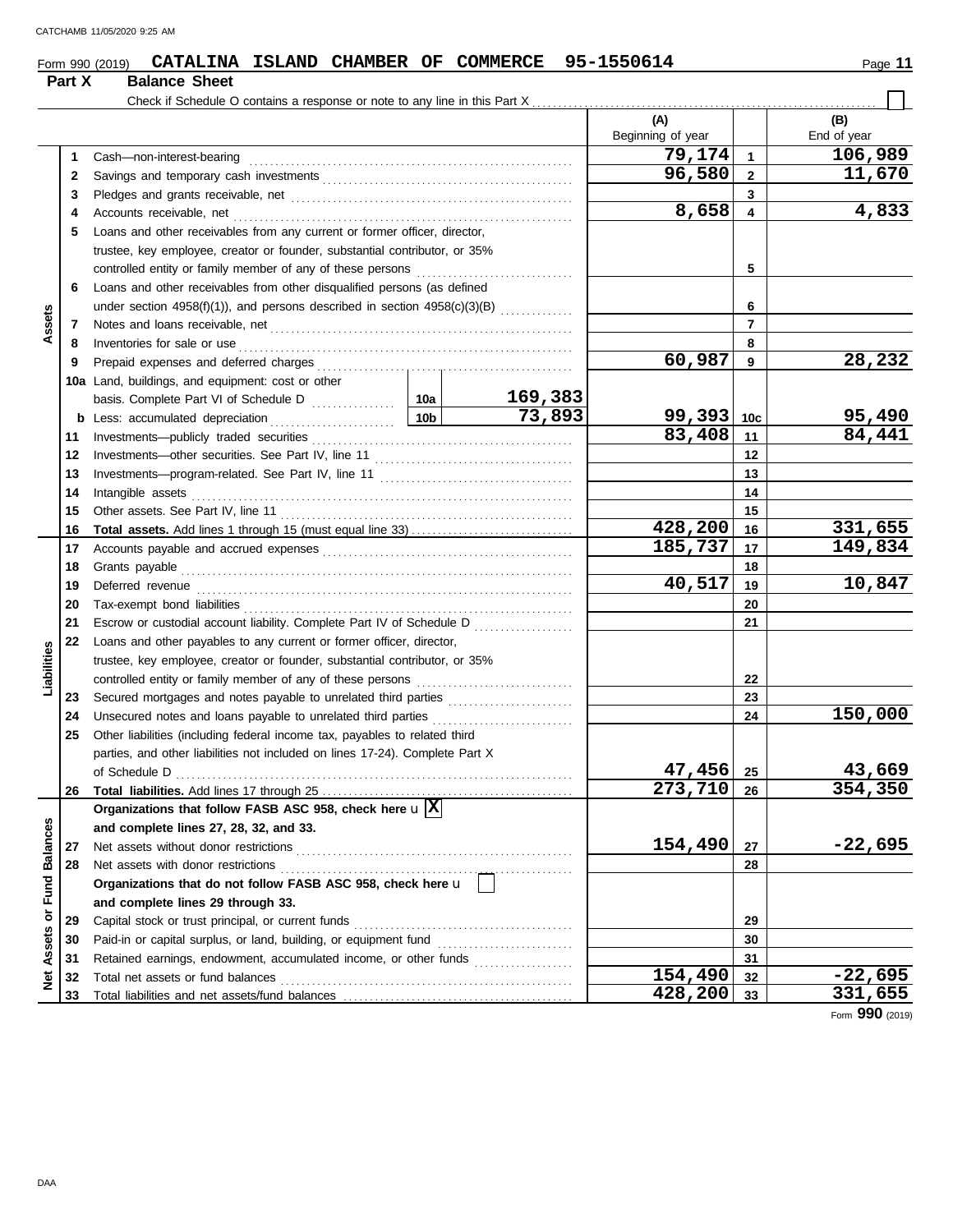|              | 95-1550614<br>Form 990 (2019) CATALINA ISLAND CHAMBER OF COMMERCE                                                     |                         |                        |            | Page 12         |
|--------------|-----------------------------------------------------------------------------------------------------------------------|-------------------------|------------------------|------------|-----------------|
|              | <b>Reconciliation of Net Assets</b><br>Part XI                                                                        |                         |                        |            |                 |
|              |                                                                                                                       |                         |                        |            |                 |
| 1            |                                                                                                                       | $\overline{1}$          | $1,482,5\overline{71}$ |            |                 |
| $\mathbf{2}$ |                                                                                                                       | $\overline{2}$          | 1,659,756              |            |                 |
| 3            |                                                                                                                       | $\mathbf{3}$            |                        | $-177,185$ |                 |
| 4            |                                                                                                                       | $\overline{\mathbf{4}}$ |                        | 154,490    |                 |
| 5            |                                                                                                                       | 5                       |                        |            |                 |
| 6            |                                                                                                                       | 6                       |                        |            |                 |
| 7            | Investment expenses <b>contract and the expenses</b>                                                                  | $\overline{7}$          |                        |            |                 |
| 8            | Prior period adjustments                                                                                              | 8                       |                        |            |                 |
| 9            |                                                                                                                       | 9                       |                        |            |                 |
| 10           | Net assets or fund balances at end of year. Combine lines 3 through 9 (must equal Part X, line                        |                         |                        |            |                 |
|              | 32, column (B))                                                                                                       | 10                      |                        | $-22,695$  |                 |
|              | <b>Financial Statements and Reporting</b><br>Part XII                                                                 |                         |                        |            |                 |
|              |                                                                                                                       |                         |                        |            |                 |
|              |                                                                                                                       |                         |                        | Yes   No   |                 |
| 1            | X <br>Accounting method used to prepare the Form 990:<br>Cash<br>Accrual<br>Other                                     |                         |                        |            |                 |
|              | If the organization changed its method of accounting from a prior year or checked "Other," explain in                 |                         |                        |            |                 |
|              | Schedule O.                                                                                                           |                         |                        |            |                 |
|              | 2a Were the organization's financial statements compiled or reviewed by an independent accountant?                    |                         | 2a                     |            | x               |
|              | If "Yes," check a box below to indicate whether the financial statements for the year were compiled or                |                         |                        |            |                 |
|              | reviewed on a separate basis, consolidated basis, or both:                                                            |                         |                        |            |                 |
|              | Separate basis<br>Consolidated basis<br>Both consolidated and separate basis                                          |                         |                        |            |                 |
|              | <b>b</b> Were the organization's financial statements audited by an independent accountant?                           |                         | 2 <sub>b</sub>         |            | x               |
|              | If "Yes," check a box below to indicate whether the financial statements for the year were audited on a               |                         |                        |            |                 |
|              | separate basis, consolidated basis, or both:                                                                          |                         |                        |            |                 |
|              | Both consolidated and separate basis<br>Separate basis<br>Consolidated basis                                          |                         |                        |            |                 |
|              | c If "Yes" to line 2a or 2b, does the organization have a committee that assumes responsibility for oversight of      |                         |                        |            |                 |
|              | the audit, review, or compilation of its financial statements and selection of an independent accountant?             |                         | 2c                     |            |                 |
|              | If the organization changed either its oversight process or selection process during the tax year, explain on         |                         |                        |            |                 |
|              | Schedule O.                                                                                                           |                         |                        |            |                 |
|              | 3a As a result of a federal award, was the organization required to undergo an audit or audits as set forth in the    |                         |                        |            |                 |
|              | Single Audit Act and OMB Circular A-133?                                                                              |                         | За                     |            |                 |
|              | <b>b</b> If "Yes," did the organization undergo the required audit or audits? If the organization did not undergo the |                         |                        |            |                 |
|              | required audit or audits, explain why on Schedule O and describe any steps taken to undergo such audits               |                         | 3b                     |            |                 |
|              |                                                                                                                       |                         |                        |            | Form 990 (2019) |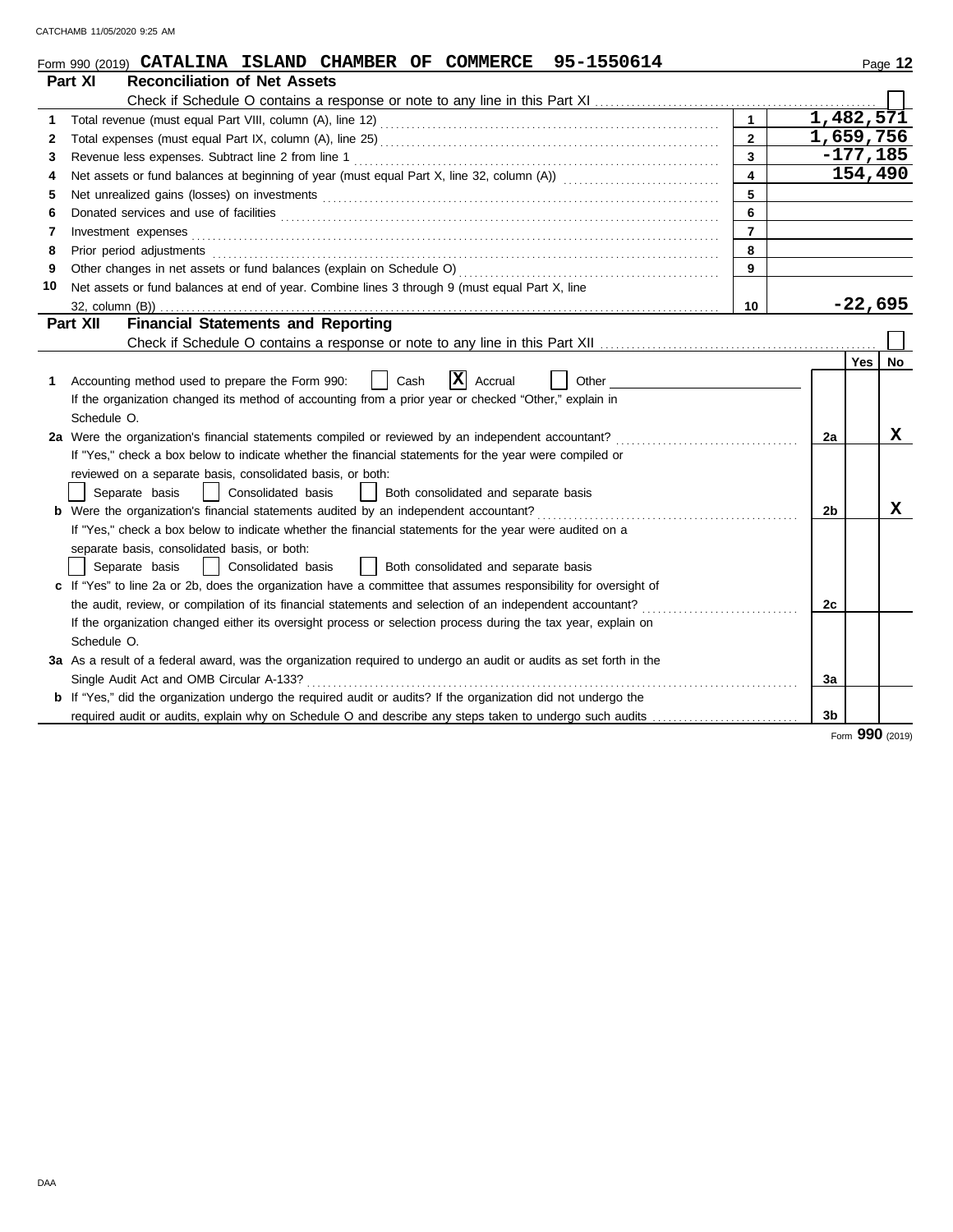|              | CATCHAMB 11/05/2020 9:25 AMALINA ISLAND CHAMBER OF COMMERCE 95-1550614<br>Part VII                                                                                                                                                                                                                                                                   |                                                                |                                      |                      |          |              |                                                                                                 |             | Section A. Officers, Directors, Trustees, Key Employees, and Highest Compensated Employees (continued) |                                                                    |                                           |                                                                 | Page 8 |  |
|--------------|------------------------------------------------------------------------------------------------------------------------------------------------------------------------------------------------------------------------------------------------------------------------------------------------------------------------------------------------------|----------------------------------------------------------------|--------------------------------------|----------------------|----------|--------------|-------------------------------------------------------------------------------------------------|-------------|--------------------------------------------------------------------------------------------------------|--------------------------------------------------------------------|-------------------------------------------|-----------------------------------------------------------------|--------|--|
|              | (A)<br>Name and title                                                                                                                                                                                                                                                                                                                                | (B)<br>Average<br>hours<br>per week<br>(list any               |                                      |                      | Position | (C)          | (do not check more than one<br>box, unless person is both an<br>officer and a director/trustee) |             | (D)<br>Reportable<br>compensation<br>from the<br>organization                                          | (E)<br>Reportable<br>compensation<br>from related<br>organizations |                                           | (F)<br>Estimated amount<br>of other<br>compensation<br>from the |        |  |
|              |                                                                                                                                                                                                                                                                                                                                                      | hours for<br>related<br>organizations<br>below<br>dotted line) | Individual<br>or director<br>trustee | nstitutional trustee | Officer  | Key employee | Highest compensated<br>employee                                                                 | Former      | (W-2/1099-MISC)                                                                                        | (W-2/1099-MISC)                                                    | organization and<br>related organizations |                                                                 |        |  |
| (20)         | ROBERTO PERICO                                                                                                                                                                                                                                                                                                                                       |                                                                |                                      |                      |          |              |                                                                                                 |             |                                                                                                        |                                                                    |                                           |                                                                 |        |  |
|              | <b>DIRECTOR</b>                                                                                                                                                                                                                                                                                                                                      | 0.25<br>0.00                                                   |                                      | х                    |          |              |                                                                                                 |             | 0                                                                                                      | 0                                                                  |                                           |                                                                 | 0      |  |
|              |                                                                                                                                                                                                                                                                                                                                                      |                                                                |                                      |                      |          |              |                                                                                                 |             |                                                                                                        |                                                                    |                                           |                                                                 |        |  |
|              |                                                                                                                                                                                                                                                                                                                                                      |                                                                |                                      |                      |          |              |                                                                                                 |             |                                                                                                        |                                                                    |                                           |                                                                 |        |  |
|              |                                                                                                                                                                                                                                                                                                                                                      |                                                                |                                      |                      |          |              |                                                                                                 |             |                                                                                                        |                                                                    |                                           |                                                                 |        |  |
|              |                                                                                                                                                                                                                                                                                                                                                      |                                                                |                                      |                      |          |              |                                                                                                 |             |                                                                                                        |                                                                    |                                           |                                                                 |        |  |
|              |                                                                                                                                                                                                                                                                                                                                                      |                                                                |                                      |                      |          |              |                                                                                                 |             |                                                                                                        |                                                                    |                                           |                                                                 |        |  |
|              |                                                                                                                                                                                                                                                                                                                                                      |                                                                |                                      |                      |          |              |                                                                                                 |             |                                                                                                        |                                                                    |                                           |                                                                 |        |  |
|              |                                                                                                                                                                                                                                                                                                                                                      |                                                                |                                      |                      |          |              |                                                                                                 |             |                                                                                                        |                                                                    |                                           |                                                                 |        |  |
|              |                                                                                                                                                                                                                                                                                                                                                      |                                                                |                                      |                      |          |              |                                                                                                 |             |                                                                                                        |                                                                    |                                           |                                                                 |        |  |
| 1b           | <b>Subtotal</b>                                                                                                                                                                                                                                                                                                                                      |                                                                |                                      |                      |          |              |                                                                                                 | u           |                                                                                                        |                                                                    |                                           |                                                                 |        |  |
|              | c Total from continuation sheets to Part VII, Section A                                                                                                                                                                                                                                                                                              |                                                                |                                      |                      |          |              |                                                                                                 | u           |                                                                                                        |                                                                    |                                           |                                                                 |        |  |
| d<br>2       | Total number of individuals (including but not limited to those listed above) who received more than \$100,000 of                                                                                                                                                                                                                                    |                                                                |                                      |                      |          |              |                                                                                                 | $\mathbf u$ |                                                                                                        |                                                                    |                                           |                                                                 |        |  |
|              | reportable compensation from the organization u                                                                                                                                                                                                                                                                                                      |                                                                |                                      |                      |          |              |                                                                                                 |             |                                                                                                        |                                                                    |                                           | Yes                                                             | No     |  |
| 3            | Did the organization list any former officer, director, trustee, key employee, or highest compensated                                                                                                                                                                                                                                                |                                                                |                                      |                      |          |              |                                                                                                 |             |                                                                                                        |                                                                    |                                           |                                                                 |        |  |
| 4            | For any individual listed on line 1a, is the sum of reportable compensation and other compensation from the                                                                                                                                                                                                                                          |                                                                |                                      |                      |          |              |                                                                                                 |             |                                                                                                        |                                                                    | 3                                         |                                                                 |        |  |
|              | organization and related organizations greater than \$150,000? If "Yes," complete Schedule J for such                                                                                                                                                                                                                                                |                                                                |                                      |                      |          |              |                                                                                                 |             |                                                                                                        |                                                                    | 4                                         |                                                                 |        |  |
| 5            | individual <b>construction in the construction of the construction</b> in the construction of the construction of the construction of the construction of the construction of the construction of the construction of the construct<br>Did any person listed on line 1a receive or accrue compensation from any unrelated organization or individual |                                                                |                                      |                      |          |              |                                                                                                 |             |                                                                                                        |                                                                    |                                           |                                                                 |        |  |
|              | Section B. Independent Contractors                                                                                                                                                                                                                                                                                                                   |                                                                |                                      |                      |          |              |                                                                                                 |             |                                                                                                        |                                                                    | 5                                         |                                                                 |        |  |
| 1            | Complete this table for your five highest compensated independent contractors that received more than \$100,000 of<br>compensation from the organization. Report compensation for the calendar year ending with or within the organization's tax year.                                                                                               |                                                                |                                      |                      |          |              |                                                                                                 |             |                                                                                                        |                                                                    |                                           |                                                                 |        |  |
|              |                                                                                                                                                                                                                                                                                                                                                      | (A)<br>Name and business address                               |                                      |                      |          |              |                                                                                                 |             |                                                                                                        | (B)<br>Description of services                                     |                                           | (C)<br>Compensation                                             |        |  |
|              |                                                                                                                                                                                                                                                                                                                                                      |                                                                |                                      |                      |          |              |                                                                                                 |             |                                                                                                        |                                                                    |                                           |                                                                 |        |  |
|              |                                                                                                                                                                                                                                                                                                                                                      |                                                                |                                      |                      |          |              |                                                                                                 |             |                                                                                                        |                                                                    |                                           |                                                                 |        |  |
|              |                                                                                                                                                                                                                                                                                                                                                      |                                                                |                                      |                      |          |              |                                                                                                 |             |                                                                                                        |                                                                    |                                           |                                                                 |        |  |
|              |                                                                                                                                                                                                                                                                                                                                                      |                                                                |                                      |                      |          |              |                                                                                                 |             |                                                                                                        |                                                                    |                                           |                                                                 |        |  |
| $\mathbf{2}$ | Total number of independent contractors (including but not limited to those listed above) who                                                                                                                                                                                                                                                        |                                                                |                                      |                      |          |              |                                                                                                 |             |                                                                                                        |                                                                    |                                           |                                                                 |        |  |

|  | received more than \$100,000 of compensation from the organization u |
|--|----------------------------------------------------------------------|
|  |                                                                      |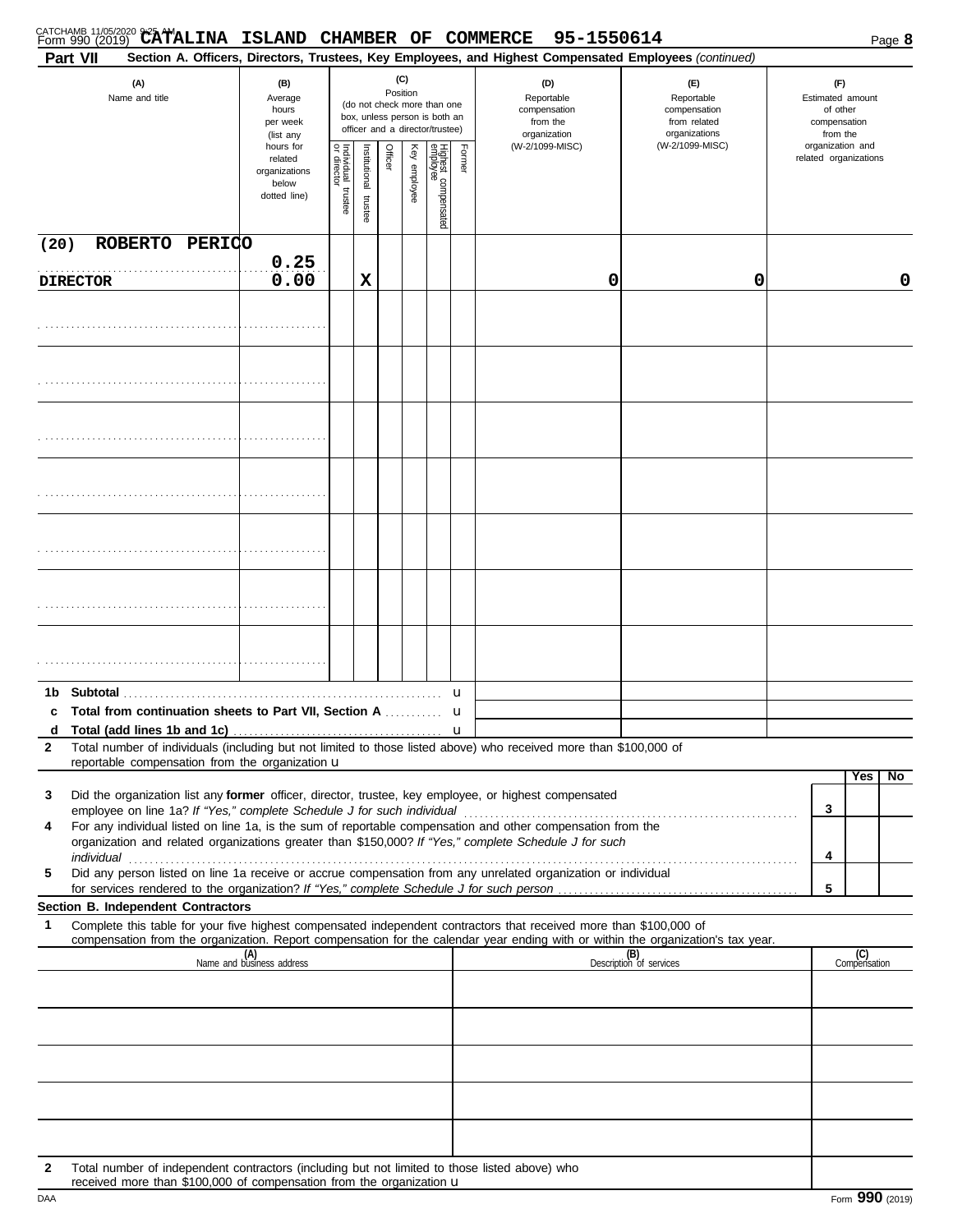| CATCHAMB 11/05/2020 9:25 AM |  |  |
|-----------------------------|--|--|
|                             |  |  |

**(Form 990)**

Department of the Treasury

# **SCHEDULE D Supplemental Financial Statements**

**Part IV, line 6, 7, 8, 9, 10, 11a, 11b, 11c, 11d, 11e, 11f, 12a, or 12b.** u **Complete if the organization answered "Yes" on Form 990,**

u **Attach to Form 990.**  u **Go to** *www.irs.gov/Form990* **for instructions and the latest information.**

**2019 Open to Public Inspection**

OMB No. 1545-0047

| Internal Revenue Service | u Go t |
|--------------------------|--------|
| Name of the organization |        |

**Employer identification number**

|              | CATALINA ISLAND CHAMBER OF COMMERCE<br>AND VISITORS BUREAU                                                                                                                                                                                               |  | 95-1550614                                         |    |                                 |  |  |  |
|--------------|----------------------------------------------------------------------------------------------------------------------------------------------------------------------------------------------------------------------------------------------------------|--|----------------------------------------------------|----|---------------------------------|--|--|--|
|              | Organizations Maintaining Donor Advised Funds or Other Similar Funds or Accounts.<br>Part I<br>Complete if the organization answered "Yes" on Form 990, Part IV, line 6.                                                                                 |  |                                                    |    |                                 |  |  |  |
|              |                                                                                                                                                                                                                                                          |  | (a) Donor advised funds                            |    | (b) Funds and other accounts    |  |  |  |
| 1.           |                                                                                                                                                                                                                                                          |  |                                                    |    |                                 |  |  |  |
| 2            | Aggregate value of contributions to (during year)                                                                                                                                                                                                        |  |                                                    |    |                                 |  |  |  |
| З            | Aggregate value of grants from (during year)                                                                                                                                                                                                             |  |                                                    |    |                                 |  |  |  |
| 4            |                                                                                                                                                                                                                                                          |  |                                                    |    |                                 |  |  |  |
| 5            | Did the organization inform all donors and donor advisors in writing that the assets held in donor advised                                                                                                                                               |  |                                                    |    |                                 |  |  |  |
|              |                                                                                                                                                                                                                                                          |  |                                                    |    | Yes<br>No                       |  |  |  |
| 6            | Did the organization inform all grantees, donors, and donor advisors in writing that grant funds can be used                                                                                                                                             |  |                                                    |    |                                 |  |  |  |
|              | only for charitable purposes and not for the benefit of the donor or donor advisor, or for any other purpose                                                                                                                                             |  |                                                    |    |                                 |  |  |  |
|              |                                                                                                                                                                                                                                                          |  |                                                    |    | Yes<br>No                       |  |  |  |
|              | <b>Conservation Easements.</b><br>Part II                                                                                                                                                                                                                |  |                                                    |    |                                 |  |  |  |
|              | Complete if the organization answered "Yes" on Form 990, Part IV, line 7.                                                                                                                                                                                |  |                                                    |    |                                 |  |  |  |
| 1            | Purpose(s) of conservation easements held by the organization (check all that apply).                                                                                                                                                                    |  |                                                    |    |                                 |  |  |  |
|              | Preservation of land for public use (for example, recreation or education)                                                                                                                                                                               |  | Preservation of a historically important land area |    |                                 |  |  |  |
|              | Protection of natural habitat                                                                                                                                                                                                                            |  | Preservation of a certified historic structure     |    |                                 |  |  |  |
|              | Preservation of open space                                                                                                                                                                                                                               |  |                                                    |    |                                 |  |  |  |
| $\mathbf{2}$ | Complete lines 2a through 2d if the organization held a qualified conservation contribution in the form of a conservation                                                                                                                                |  |                                                    |    |                                 |  |  |  |
|              | easement on the last day of the tax year.                                                                                                                                                                                                                |  |                                                    |    | Held at the End of the Tax Year |  |  |  |
| а            |                                                                                                                                                                                                                                                          |  |                                                    | 2a |                                 |  |  |  |
| b            |                                                                                                                                                                                                                                                          |  |                                                    | 2b |                                 |  |  |  |
| c            | Number of conservation easements on a certified historic structure included in (a) [11] Number of conservation easements on a certified historic structure included in (a)                                                                               |  |                                                    | 2c |                                 |  |  |  |
|              | <b>d</b> Number of conservation easements included in (c) acquired after $7/25/06$ , and not on a                                                                                                                                                        |  |                                                    |    |                                 |  |  |  |
|              |                                                                                                                                                                                                                                                          |  |                                                    | 2d |                                 |  |  |  |
| 3            | Number of conservation easements modified, transferred, released, extinguished, or terminated by the organization during the                                                                                                                             |  |                                                    |    |                                 |  |  |  |
|              | tax year $\mathbf u$                                                                                                                                                                                                                                     |  |                                                    |    |                                 |  |  |  |
|              | Number of states where property subject to conservation easement is located <b>u</b>                                                                                                                                                                     |  |                                                    |    |                                 |  |  |  |
| 5            | Does the organization have a written policy regarding the periodic monitoring, inspection, handling of                                                                                                                                                   |  |                                                    |    |                                 |  |  |  |
|              |                                                                                                                                                                                                                                                          |  |                                                    |    | Yes<br>No                       |  |  |  |
| 6            | Staff and volunteer hours devoted to monitoring, inspecting, handling of violations, and enforcing conservation easements during the year                                                                                                                |  |                                                    |    |                                 |  |  |  |
|              | $\mathbf{u}$ <sub></sub>                                                                                                                                                                                                                                 |  |                                                    |    |                                 |  |  |  |
| 7            | Amount of expenses incurred in monitoring, inspecting, handling of violations, and enforcing conservation easements during the year                                                                                                                      |  |                                                    |    |                                 |  |  |  |
|              | u \$                                                                                                                                                                                                                                                     |  |                                                    |    |                                 |  |  |  |
|              | Does each conservation easement reported on line 2(d) above satisfy the requirements of section 170(h)(4)(B)(i)                                                                                                                                          |  |                                                    |    |                                 |  |  |  |
|              |                                                                                                                                                                                                                                                          |  |                                                    |    | Yes<br>$\vert$   No             |  |  |  |
| 9            | In Part XIII, describe how the organization reports conservation easements in its revenue and expense statement and<br>balance sheet, and include, if applicable, the text of the footnote to the organization's financial statements that describes the |  |                                                    |    |                                 |  |  |  |
|              | organization's accounting for conservation easements.                                                                                                                                                                                                    |  |                                                    |    |                                 |  |  |  |
|              | Organizations Maintaining Collections of Art, Historical Treasures, or Other Similar Assets.<br>Part III                                                                                                                                                 |  |                                                    |    |                                 |  |  |  |
|              | Complete if the organization answered "Yes" on Form 990, Part IV, line 8.                                                                                                                                                                                |  |                                                    |    |                                 |  |  |  |
|              | 1a If the organization elected, as permitted under FASB ASC 958, not to report in its revenue statement and balance sheet works                                                                                                                          |  |                                                    |    |                                 |  |  |  |
|              | of art, historical treasures, or other similar assets held for public exhibition, education, or research in furtherance of public                                                                                                                        |  |                                                    |    |                                 |  |  |  |
|              | service, provide in Part XIII the text of the footnote to its financial statements that describes these items.                                                                                                                                           |  |                                                    |    |                                 |  |  |  |
|              | <b>b</b> If the organization elected, as permitted under FASB ASC 958, to report in its revenue statement and balance sheet works of                                                                                                                     |  |                                                    |    |                                 |  |  |  |
|              | art, historical treasures, or other similar assets held for public exhibition, education, or research in furtherance of public service,                                                                                                                  |  |                                                    |    |                                 |  |  |  |
|              | provide the following amounts relating to these items:                                                                                                                                                                                                   |  |                                                    |    |                                 |  |  |  |
|              |                                                                                                                                                                                                                                                          |  |                                                    |    |                                 |  |  |  |
|              |                                                                                                                                                                                                                                                          |  |                                                    |    |                                 |  |  |  |
| $\mathbf{2}$ | If the organization received or held works of art, historical treasures, or other similar assets for financial gain, provide the                                                                                                                         |  |                                                    |    |                                 |  |  |  |
|              | following amounts required to be reported under FASB ASC 958 relating to these items:                                                                                                                                                                    |  |                                                    |    |                                 |  |  |  |
|              |                                                                                                                                                                                                                                                          |  |                                                    |    | $\mathbf{u}$ \$                 |  |  |  |

|     |  | For Paperwork Reduction Act Notice, see the Instructions for Form 990. |  |  |  |  |  |  |  |
|-----|--|------------------------------------------------------------------------|--|--|--|--|--|--|--|
| DAA |  |                                                                        |  |  |  |  |  |  |  |

<u>u \$</u>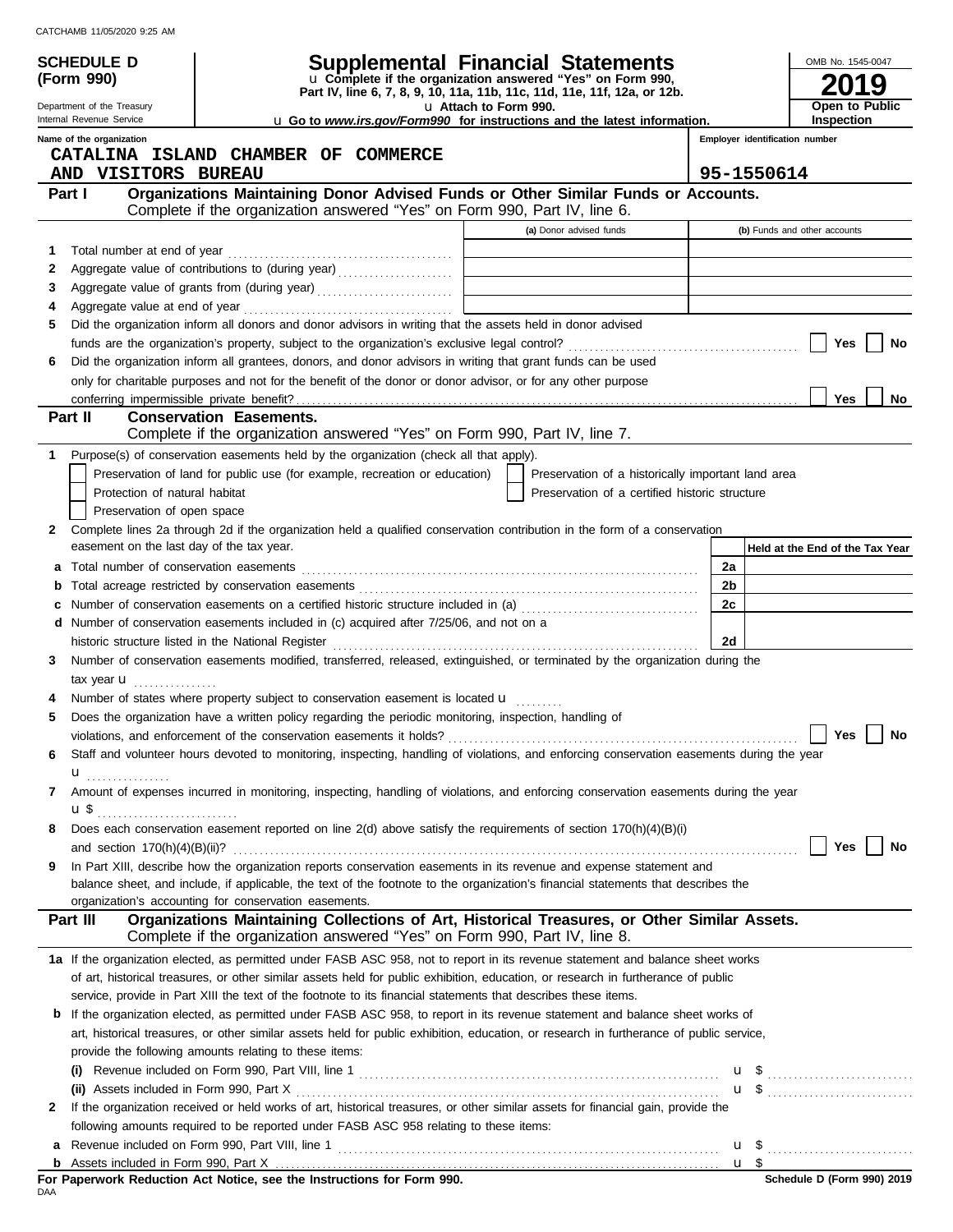|    | Schedule D (Form 990) 2019 CATALINA ISLAND CHAMBER OF COMMERCE                                                                                                                                                                       |                         |                          |                         | 95-1550614         |                      |                | Page 2              |
|----|--------------------------------------------------------------------------------------------------------------------------------------------------------------------------------------------------------------------------------------|-------------------------|--------------------------|-------------------------|--------------------|----------------------|----------------|---------------------|
|    | Organizations Maintaining Collections of Art, Historical Treasures, or Other Similar Assets (continued)<br>Part III                                                                                                                  |                         |                          |                         |                    |                      |                |                     |
|    | 3 Using the organization's acquisition, accession, and other records, check any of the following that make significant use of its<br>collection items (check all that apply):                                                        |                         |                          |                         |                    |                      |                |                     |
| a  | Public exhibition                                                                                                                                                                                                                    | d                       | Loan or exchange program |                         |                    |                      |                |                     |
| b  | Scholarly research                                                                                                                                                                                                                   | e                       |                          |                         |                    |                      |                |                     |
| c  | Preservation for future generations                                                                                                                                                                                                  |                         |                          |                         |                    |                      |                |                     |
|    | Provide a description of the organization's collections and explain how they further the organization's exempt purpose in Part                                                                                                       |                         |                          |                         |                    |                      |                |                     |
|    | XIII.                                                                                                                                                                                                                                |                         |                          |                         |                    |                      |                |                     |
|    |                                                                                                                                                                                                                                      |                         |                          |                         |                    |                      |                |                     |
| 5. | During the year, did the organization solicit or receive donations of art, historical treasures, or other similar                                                                                                                    |                         |                          |                         |                    |                      |                |                     |
|    |                                                                                                                                                                                                                                      |                         |                          |                         |                    |                      | <b>Yes</b>     | No                  |
|    | <b>Part IV</b><br><b>Escrow and Custodial Arrangements.</b>                                                                                                                                                                          |                         |                          |                         |                    |                      |                |                     |
|    | Complete if the organization answered "Yes" on Form 990, Part IV, line 9, or reported an amount on Form                                                                                                                              |                         |                          |                         |                    |                      |                |                     |
|    | 990, Part X, line 21.                                                                                                                                                                                                                |                         |                          |                         |                    |                      |                |                     |
|    | 1a Is the organization an agent, trustee, custodian or other intermediary for contributions or other assets not                                                                                                                      |                         |                          |                         |                    |                      |                |                     |
|    | included on Form 990, Part X?                                                                                                                                                                                                        |                         |                          |                         |                    |                      | Yes            | No                  |
|    | <b>b</b> If "Yes," explain the arrangement in Part XIII and complete the following table:                                                                                                                                            |                         |                          |                         |                    |                      |                |                     |
|    |                                                                                                                                                                                                                                      |                         |                          |                         |                    |                      | Amount         |                     |
|    | c Beginning balance <b>contract to the contract of the set of the contract of the contract of the contract of the contract of the contract of the contract of the contract of the contract of the contract of the contract of th</b> |                         |                          |                         |                    | 1c                   |                |                     |
|    |                                                                                                                                                                                                                                      |                         |                          |                         |                    | 1d                   |                |                     |
| е  |                                                                                                                                                                                                                                      |                         |                          |                         |                    | 1e                   |                |                     |
| f  | Ending balance <i>communication</i> and the contract of the contract of the contract of the contract of the contract of the contract of the contract of the contract of the contract of the contract of the contract of the contrac  |                         |                          |                         |                    | 1f                   |                |                     |
|    |                                                                                                                                                                                                                                      |                         |                          |                         |                    |                      | Yes            | <b>No</b>           |
|    |                                                                                                                                                                                                                                      |                         |                          |                         |                    |                      |                |                     |
|    | Part V<br><b>Endowment Funds.</b>                                                                                                                                                                                                    |                         |                          |                         |                    |                      |                |                     |
|    | Complete if the organization answered "Yes" on Form 990, Part IV, line 10.                                                                                                                                                           |                         |                          |                         |                    |                      |                |                     |
|    |                                                                                                                                                                                                                                      | (a) Current year        | (b) Prior year           |                         | (c) Two years back | (d) Three years back |                | (e) Four years back |
|    | 1a Beginning of year balance                                                                                                                                                                                                         |                         |                          |                         |                    |                      |                |                     |
|    | <b>b</b> Contributions <b>contributions</b>                                                                                                                                                                                          |                         |                          |                         |                    |                      |                |                     |
|    | Net investment earnings, gains, and                                                                                                                                                                                                  |                         |                          |                         |                    |                      |                |                     |
|    |                                                                                                                                                                                                                                      |                         |                          |                         |                    |                      |                |                     |
|    | d Grants or scholarships                                                                                                                                                                                                             |                         |                          |                         |                    |                      |                |                     |
|    | e Other expenditures for facilities and                                                                                                                                                                                              |                         |                          |                         |                    |                      |                |                     |
|    |                                                                                                                                                                                                                                      |                         |                          |                         |                    |                      |                |                     |
|    | f Administrative expenses                                                                                                                                                                                                            |                         |                          |                         |                    |                      |                |                     |
|    | g End of year balance                                                                                                                                                                                                                |                         |                          |                         |                    |                      |                |                     |
|    | Provide the estimated percentage of the current year end balance (line 1g, column (a)) held as:                                                                                                                                      |                         |                          |                         |                    |                      |                |                     |
|    | Board designated or quasi-endowment u %                                                                                                                                                                                              |                         |                          |                         |                    |                      |                |                     |
|    | <b>b</b> Permanent endowment <b>u</b> %                                                                                                                                                                                              |                         |                          |                         |                    |                      |                |                     |
|    | Term endowment <b>u</b>                                                                                                                                                                                                              |                         |                          |                         |                    |                      |                |                     |
|    | The percentages on lines 2a, 2b, and 2c should equal 100%.                                                                                                                                                                           |                         |                          |                         |                    |                      |                |                     |
|    | 3a Are there endowment funds not in the possession of the organization that are held and administered for the                                                                                                                        |                         |                          |                         |                    |                      |                |                     |
|    | organization by:                                                                                                                                                                                                                     |                         |                          |                         |                    |                      |                | <b>Yes</b><br>No    |
|    |                                                                                                                                                                                                                                      |                         |                          |                         |                    |                      | 3a(i)          |                     |
|    |                                                                                                                                                                                                                                      |                         |                          |                         |                    |                      | 3a(ii)         |                     |
|    |                                                                                                                                                                                                                                      |                         |                          |                         |                    |                      | 3b             |                     |
|    |                                                                                                                                                                                                                                      |                         |                          |                         |                    |                      |                |                     |
|    | Describe in Part XIII the intended uses of the organization's endowment funds.<br>Part VI                                                                                                                                            |                         |                          |                         |                    |                      |                |                     |
|    | Land, Buildings, and Equipment.                                                                                                                                                                                                      |                         |                          |                         |                    |                      |                |                     |
|    | Complete if the organization answered "Yes" on Form 990, Part IV, line 11a. See Form 990, Part X, line 10.                                                                                                                           |                         |                          |                         |                    |                      |                |                     |
|    | Description of property                                                                                                                                                                                                              | (a) Cost or other basis |                          | (b) Cost or other basis | (c) Accumulated    |                      | (d) Book value |                     |
|    |                                                                                                                                                                                                                                      | (investment)            |                          | (other)                 | depreciation       |                      |                |                     |
|    |                                                                                                                                                                                                                                      |                         |                          |                         |                    |                      |                |                     |
|    | <b>b</b> Buildings                                                                                                                                                                                                                   |                         |                          |                         |                    |                      |                |                     |
|    | c Leasehold improvements                                                                                                                                                                                                             |                         |                          |                         |                    |                      |                |                     |
|    |                                                                                                                                                                                                                                      |                         |                          |                         |                    |                      |                |                     |
|    |                                                                                                                                                                                                                                      |                         |                          |                         |                    |                      |                |                     |
|    |                                                                                                                                                                                                                                      |                         |                          |                         |                    | $\mathbf u$          |                |                     |

**Schedule D (Form 990) 2019**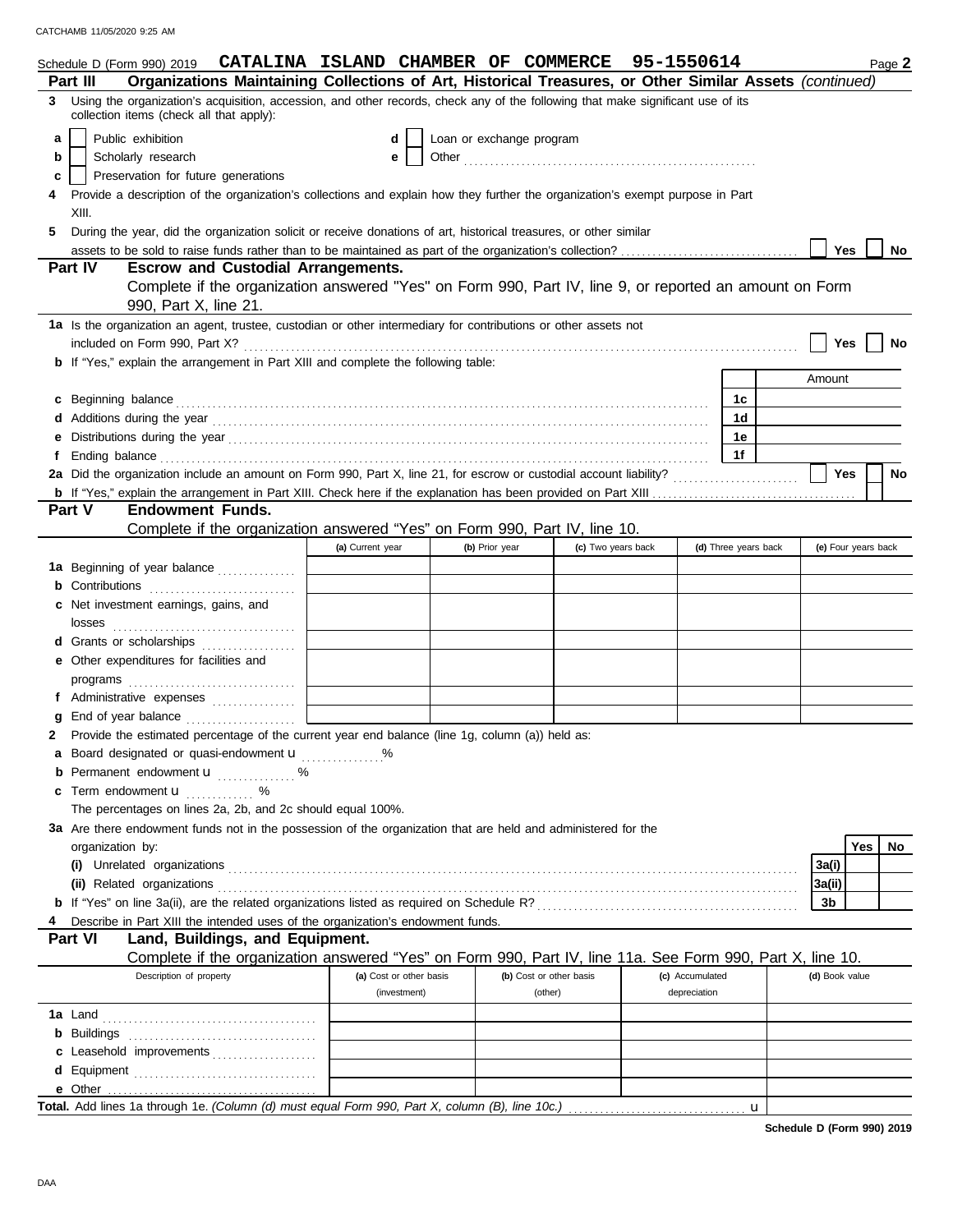| Schedule D (Form 990) 2019 | CATALINA ISLAND CHAMBER OF                                                                                                                           | <b>COMMERCE</b> | 95-1550614                                                   | Page 3         |
|----------------------------|------------------------------------------------------------------------------------------------------------------------------------------------------|-----------------|--------------------------------------------------------------|----------------|
| <b>Part VII</b>            | <b>Investments - Other Securities.</b>                                                                                                               |                 |                                                              |                |
|                            | Complete if the organization answered "Yes" on Form 990, Part IV, line 11b. See Form 990, Part X, line 12.                                           |                 |                                                              |                |
|                            | (a) Description of security or category<br>(including name of security)                                                                              | (b) Book value  | (c) Method of valuation:<br>Cost or end-of-year market value |                |
|                            |                                                                                                                                                      |                 |                                                              |                |
|                            | (2) Closely held equity interests                                                                                                                    |                 |                                                              |                |
| $(3)$ Other                |                                                                                                                                                      |                 |                                                              |                |
| (A)                        |                                                                                                                                                      |                 |                                                              |                |
| (B)                        |                                                                                                                                                      |                 |                                                              |                |
| (C)                        |                                                                                                                                                      |                 |                                                              |                |
| (D)                        |                                                                                                                                                      |                 |                                                              |                |
| (E)                        |                                                                                                                                                      |                 |                                                              |                |
| (F)                        |                                                                                                                                                      |                 |                                                              |                |
| (G)<br>(H)                 |                                                                                                                                                      |                 |                                                              |                |
|                            | Total. (Column (b) must equal Form 990, Part X, col. (B) line 12.)<br>u                                                                              |                 |                                                              |                |
| Part VIII                  | Investments - Program Related.                                                                                                                       |                 |                                                              |                |
|                            | Complete if the organization answered "Yes" on Form 990, Part IV, line 11c. See Form 990, Part X, line 13.                                           |                 |                                                              |                |
|                            | (a) Description of investment                                                                                                                        | (b) Book value  | (c) Method of valuation:                                     |                |
|                            |                                                                                                                                                      |                 | Cost or end-of-year market value                             |                |
| (1)                        |                                                                                                                                                      |                 |                                                              |                |
| (2)                        |                                                                                                                                                      |                 |                                                              |                |
| (3)                        |                                                                                                                                                      |                 |                                                              |                |
| (4)                        |                                                                                                                                                      |                 |                                                              |                |
| (5)                        |                                                                                                                                                      |                 |                                                              |                |
| (6)                        |                                                                                                                                                      |                 |                                                              |                |
| (7)                        |                                                                                                                                                      |                 |                                                              |                |
| (8)                        |                                                                                                                                                      |                 |                                                              |                |
| (9)                        | Total. (Column (b) must equal Form 990, Part X, col. (B) line 13.)<br>$\mathbf{u}$                                                                   |                 |                                                              |                |
| Part IX                    | <b>Other Assets.</b>                                                                                                                                 |                 |                                                              |                |
|                            | Complete if the organization answered "Yes" on Form 990, Part IV, line 11d. See Form 990, Part X, line 15.                                           |                 |                                                              |                |
|                            | (a) Description                                                                                                                                      |                 |                                                              | (b) Book value |
| (1)                        |                                                                                                                                                      |                 |                                                              |                |
| (2)                        |                                                                                                                                                      |                 |                                                              |                |
| (3)                        |                                                                                                                                                      |                 |                                                              |                |
| <u>(4)</u>                 |                                                                                                                                                      |                 |                                                              |                |
| (5)                        |                                                                                                                                                      |                 |                                                              |                |
| (6)                        |                                                                                                                                                      |                 |                                                              |                |
| (7)                        |                                                                                                                                                      |                 |                                                              |                |
| (8)<br>(9)                 |                                                                                                                                                      |                 |                                                              |                |
|                            | Total. (Column (b) must equal Form 990, Part X, col. (B) line 15.)                                                                                   |                 | u,                                                           |                |
| Part X                     | Other Liabilities.                                                                                                                                   |                 |                                                              |                |
|                            | Complete if the organization answered "Yes" on Form 990, Part IV, line 11e or 11f. See Form 990, Part X,<br>line 25.                                 |                 |                                                              |                |
| 1.                         | (a) Description of liability                                                                                                                         |                 |                                                              | (b) Book value |
| (1)                        | Federal income taxes                                                                                                                                 |                 |                                                              |                |
| (2)                        | <b>ACCRUED WAGES</b>                                                                                                                                 |                 |                                                              | 43,669         |
| (3)                        |                                                                                                                                                      |                 |                                                              |                |
| (4)                        |                                                                                                                                                      |                 |                                                              |                |
| (5)                        |                                                                                                                                                      |                 |                                                              |                |
| (6)                        |                                                                                                                                                      |                 |                                                              |                |
| (7)                        |                                                                                                                                                      |                 |                                                              |                |
| (8)<br>(9)                 |                                                                                                                                                      |                 |                                                              |                |
|                            | Total. (Column (b) must equal Form 990, Part X, col. (B) line 25.)                                                                                   |                 | u                                                            | 43,669         |
|                            | 2. Liability for uncertain tax positions. In Part XIII, provide the text of the footnote to the organization's financial statements that reports the |                 |                                                              |                |

organization's liability for uncertain tax positions under FASB ASC 740. Check here if the text of the footnote has been provided in Part XIII ...

┓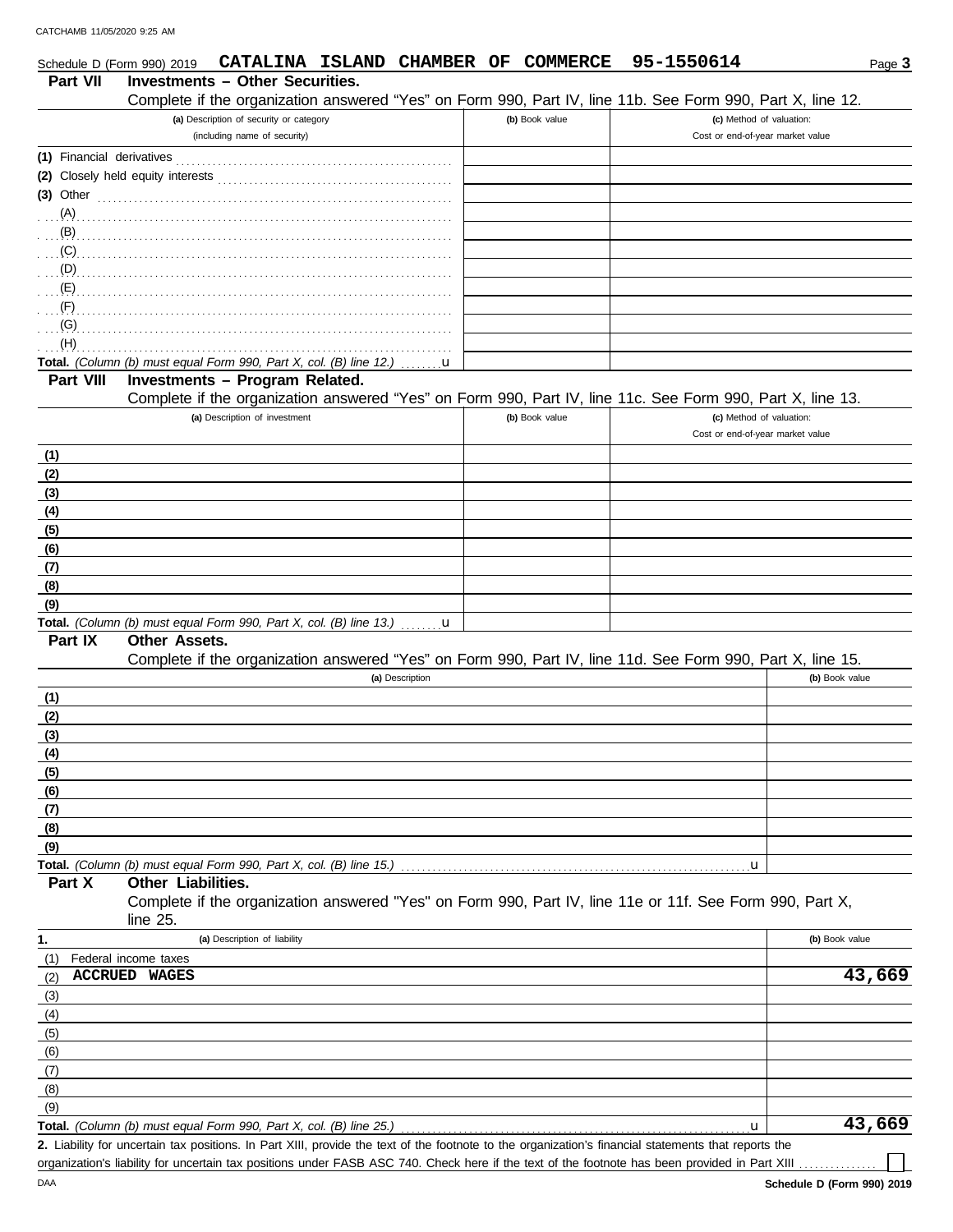|   | Schedule D (Form 990) 2019 CATALINA ISLAND CHAMBER OF COMMERCE 95-1550614                                                                                                                                                                                                       |                |              | Page 4    |
|---|---------------------------------------------------------------------------------------------------------------------------------------------------------------------------------------------------------------------------------------------------------------------------------|----------------|--------------|-----------|
|   | Reconciliation of Revenue per Audited Financial Statements With Revenue per Return.<br>Part XI                                                                                                                                                                                  |                |              |           |
|   | Complete if the organization answered "Yes" on Form 990, Part IV, line 12a.                                                                                                                                                                                                     |                |              |           |
| 1 | Total revenue, gains, and other support per audited financial statements                                                                                                                                                                                                        |                | $\mathbf{1}$ | 1,482,571 |
| 2 | Amounts included on line 1 but not on Form 990, Part VIII, line 12:                                                                                                                                                                                                             |                |              |           |
| а |                                                                                                                                                                                                                                                                                 | 2a             |              |           |
| b |                                                                                                                                                                                                                                                                                 | 2 <sub>b</sub> |              |           |
| c |                                                                                                                                                                                                                                                                                 | 2c             |              |           |
| d |                                                                                                                                                                                                                                                                                 | <b>2d</b>      |              |           |
| е |                                                                                                                                                                                                                                                                                 |                | 2e           |           |
| 3 |                                                                                                                                                                                                                                                                                 |                | 3            | 1,482,571 |
|   | Amounts included on Form 990, Part VIII, line 12, but not on line 1:                                                                                                                                                                                                            |                |              |           |
|   |                                                                                                                                                                                                                                                                                 | 4а             |              |           |
| b |                                                                                                                                                                                                                                                                                 | 4b             |              |           |
|   | c Add lines 4a and 4b                                                                                                                                                                                                                                                           |                | 4c           |           |
|   |                                                                                                                                                                                                                                                                                 |                | 5            | 1,482,571 |
|   | Reconciliation of Expenses per Audited Financial Statements With Expenses per Return.<br>Part XII                                                                                                                                                                               |                |              |           |
|   | Complete if the organization answered "Yes" on Form 990, Part IV, line 12a.                                                                                                                                                                                                     |                |              |           |
| 1 | Total expenses and losses per audited financial statements                                                                                                                                                                                                                      |                | 1            | 1,659,756 |
| 2 | Amounts included on line 1 but not on Form 990, Part IX, line 25:                                                                                                                                                                                                               |                |              |           |
| а |                                                                                                                                                                                                                                                                                 | 2a             |              |           |
|   |                                                                                                                                                                                                                                                                                 | 2 <sub>b</sub> |              |           |
| c | Other losses                                                                                                                                                                                                                                                                    | 2c             |              |           |
| d |                                                                                                                                                                                                                                                                                 | 2d             |              |           |
| е | Add lines 2a through 2d [11, 12] Add [12] Add lines 2a through 2d [12] Add lines 2a through 2d [12] Add lines 20 through 2d [12] Add and the set of the set of the set of the set of the set of the set of the set of the set                                                   |                | 2e           |           |
| 3 |                                                                                                                                                                                                                                                                                 |                | 3            | 1,659,756 |
| 4 | Amounts included on Form 990, Part IX, line 25, but not on line 1:                                                                                                                                                                                                              |                |              |           |
| a |                                                                                                                                                                                                                                                                                 | 4а             |              |           |
|   | <b>b</b> Other (Describe in Part XIII.) <b>CONSIDENT</b> 2014 11: <b>DESCRIPTION 2014</b> 12: <b>CONSIDENT</b> 2014 12: <b>CONSIDENT</b> 2014 12: <b>CONSIDENT</b> 2014 12: <b>CONSIDENT</b> 2014 12: <b>CONSIDENT</b> 2014 12: <b>CONSIDENT</b> 2014 12: <b>CONSIDENT</b> 2014 | 4b             |              |           |
|   | c Add lines 4a and 4b                                                                                                                                                                                                                                                           |                | 4c           |           |
|   |                                                                                                                                                                                                                                                                                 |                | 5            | 1,659,756 |
|   | Part XIII Supplemental Information.                                                                                                                                                                                                                                             |                |              |           |
|   | Provide the descriptions required for Part II, lines 3, 5, and 9; Part III, lines 1a and 4; Part IV, lines 1b and 2b; Part V, line 4; Part X, line                                                                                                                              |                |              |           |
|   | 2; Part XI, lines 2d and 4b; and Part XII, lines 2d and 4b. Also complete this part to provide any additional information.                                                                                                                                                      |                |              |           |
|   |                                                                                                                                                                                                                                                                                 |                |              |           |
|   |                                                                                                                                                                                                                                                                                 |                |              |           |
|   |                                                                                                                                                                                                                                                                                 |                |              |           |
|   |                                                                                                                                                                                                                                                                                 |                |              |           |
|   |                                                                                                                                                                                                                                                                                 |                |              |           |
|   |                                                                                                                                                                                                                                                                                 |                |              |           |
|   |                                                                                                                                                                                                                                                                                 |                |              |           |
|   |                                                                                                                                                                                                                                                                                 |                |              |           |
|   |                                                                                                                                                                                                                                                                                 |                |              |           |
|   |                                                                                                                                                                                                                                                                                 |                |              |           |
|   |                                                                                                                                                                                                                                                                                 |                |              |           |
|   |                                                                                                                                                                                                                                                                                 |                |              |           |
|   |                                                                                                                                                                                                                                                                                 |                |              |           |
|   |                                                                                                                                                                                                                                                                                 |                |              |           |
|   |                                                                                                                                                                                                                                                                                 |                |              |           |
|   |                                                                                                                                                                                                                                                                                 |                |              |           |
|   |                                                                                                                                                                                                                                                                                 |                |              |           |
|   |                                                                                                                                                                                                                                                                                 |                |              |           |
|   |                                                                                                                                                                                                                                                                                 |                |              |           |
|   |                                                                                                                                                                                                                                                                                 |                |              |           |
|   |                                                                                                                                                                                                                                                                                 |                |              |           |
|   |                                                                                                                                                                                                                                                                                 |                |              |           |
|   |                                                                                                                                                                                                                                                                                 |                |              |           |
|   |                                                                                                                                                                                                                                                                                 |                |              |           |
|   |                                                                                                                                                                                                                                                                                 |                |              |           |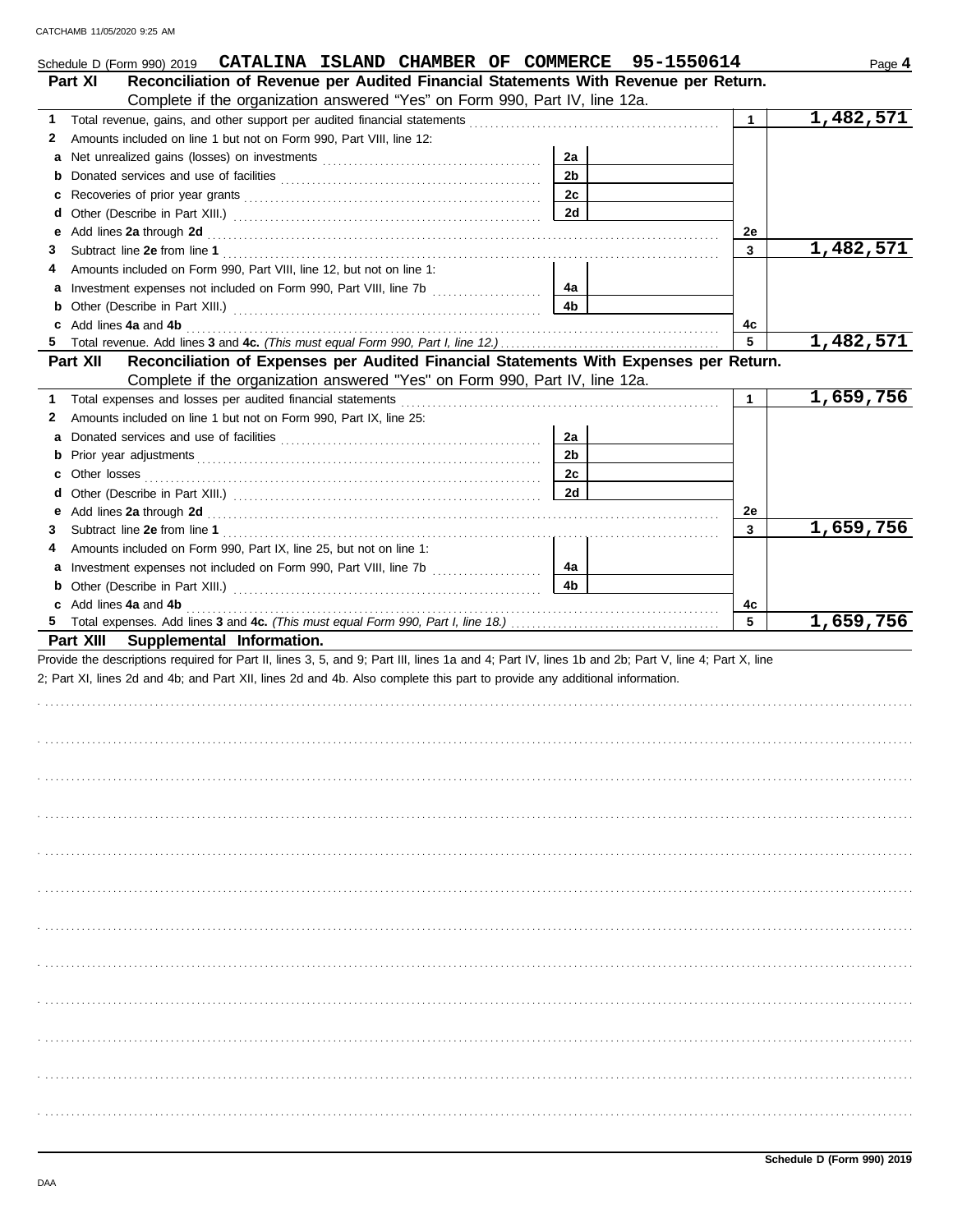| Part XIII | Supplemental Information (continued) |  |  | Schedule D (Form 990) 2019 CATALINA ISLAND CHAMBER OF COMMERCE 95-1550614 | Page 5 |
|-----------|--------------------------------------|--|--|---------------------------------------------------------------------------|--------|
|           |                                      |  |  |                                                                           |        |
|           |                                      |  |  |                                                                           |        |
|           |                                      |  |  |                                                                           |        |
|           |                                      |  |  |                                                                           |        |
|           |                                      |  |  |                                                                           |        |
|           |                                      |  |  |                                                                           |        |
|           |                                      |  |  |                                                                           |        |
|           |                                      |  |  |                                                                           |        |
|           |                                      |  |  |                                                                           |        |
|           |                                      |  |  |                                                                           |        |
|           |                                      |  |  |                                                                           |        |
|           |                                      |  |  |                                                                           |        |
|           |                                      |  |  |                                                                           |        |
|           |                                      |  |  |                                                                           |        |
|           |                                      |  |  |                                                                           |        |
|           |                                      |  |  |                                                                           |        |
|           |                                      |  |  |                                                                           |        |
|           |                                      |  |  |                                                                           |        |
|           |                                      |  |  |                                                                           |        |
|           |                                      |  |  |                                                                           |        |
|           |                                      |  |  |                                                                           |        |
|           |                                      |  |  |                                                                           |        |
|           |                                      |  |  |                                                                           |        |
|           |                                      |  |  |                                                                           |        |
|           |                                      |  |  |                                                                           |        |
|           |                                      |  |  |                                                                           |        |
|           |                                      |  |  |                                                                           |        |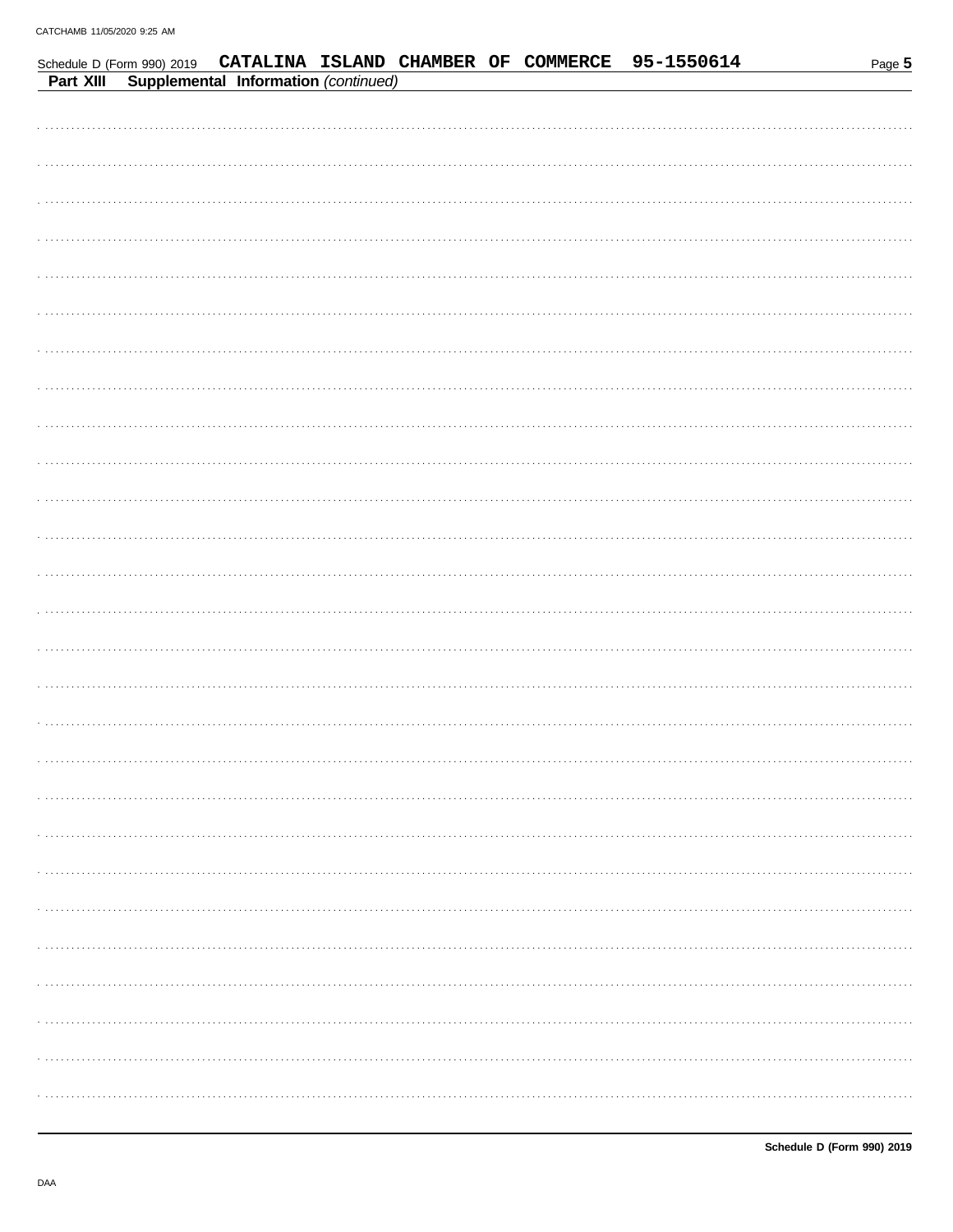OMB No. 1545-0047

| <b>SCHEDULE M</b> |                                                                                                                                                                                                                                                                                                                                                                                                                                                                                        |                          |                               |                                                                                                 |                                                                                                                    | OMB No. 1545-0047                                            |                                |     |    |  |  |
|-------------------|----------------------------------------------------------------------------------------------------------------------------------------------------------------------------------------------------------------------------------------------------------------------------------------------------------------------------------------------------------------------------------------------------------------------------------------------------------------------------------------|--------------------------|-------------------------------|-------------------------------------------------------------------------------------------------|--------------------------------------------------------------------------------------------------------------------|--------------------------------------------------------------|--------------------------------|-----|----|--|--|
|                   | (Form 990)                                                                                                                                                                                                                                                                                                                                                                                                                                                                             |                          |                               | <b>Noncash Contributions</b>                                                                    |                                                                                                                    |                                                              |                                |     |    |  |  |
|                   |                                                                                                                                                                                                                                                                                                                                                                                                                                                                                        |                          |                               |                                                                                                 | <b>u</b> Complete if the organizations answered "Yes" on Form 990, Part IV, lines 29 or 30.                        |                                                              | 2019                           |     |    |  |  |
|                   | Department of the Treasury                                                                                                                                                                                                                                                                                                                                                                                                                                                             |                          | <b>U</b> Attach to Form 990.  | Open To Public<br>Inspection                                                                    |                                                                                                                    |                                                              |                                |     |    |  |  |
|                   | Internal Revenue Service<br>Name of the organization                                                                                                                                                                                                                                                                                                                                                                                                                                   |                          |                               |                                                                                                 | <b>u</b> Go to www.irs.gov/Form990 for instructions and the latest information.                                    |                                                              | Employer identification number |     |    |  |  |
|                   |                                                                                                                                                                                                                                                                                                                                                                                                                                                                                        | AND VISITORS BUREAU      |                               | CATALINA ISLAND CHAMBER OF COMMERCE                                                             |                                                                                                                    | 95-1550614                                                   |                                |     |    |  |  |
|                   | Part I                                                                                                                                                                                                                                                                                                                                                                                                                                                                                 | <b>Types of Property</b> |                               |                                                                                                 |                                                                                                                    |                                                              |                                |     |    |  |  |
|                   |                                                                                                                                                                                                                                                                                                                                                                                                                                                                                        |                          |                               |                                                                                                 | (c)                                                                                                                |                                                              |                                |     |    |  |  |
|                   |                                                                                                                                                                                                                                                                                                                                                                                                                                                                                        |                          | (a)<br>Check if<br>applicable | (b)<br>Number of contributions or<br>items contributed                                          | Noncash contribution<br>amounts reported on<br>Form 990, Part VIII, line 1g                                        | (d)<br>Method of determining<br>noncash contribution amounts |                                |     |    |  |  |
| 1                 | Art - Works of art                                                                                                                                                                                                                                                                                                                                                                                                                                                                     |                          |                               |                                                                                                 |                                                                                                                    |                                                              |                                |     |    |  |  |
| 2                 | Art - Historical treasures                                                                                                                                                                                                                                                                                                                                                                                                                                                             |                          |                               |                                                                                                 |                                                                                                                    |                                                              |                                |     |    |  |  |
| 3                 | Art - Fractional interests                                                                                                                                                                                                                                                                                                                                                                                                                                                             |                          |                               |                                                                                                 |                                                                                                                    |                                                              |                                |     |    |  |  |
| 4                 | Books and publications                                                                                                                                                                                                                                                                                                                                                                                                                                                                 |                          |                               |                                                                                                 |                                                                                                                    |                                                              |                                |     |    |  |  |
| 5                 | Clothing and household                                                                                                                                                                                                                                                                                                                                                                                                                                                                 |                          |                               |                                                                                                 |                                                                                                                    |                                                              |                                |     |    |  |  |
|                   |                                                                                                                                                                                                                                                                                                                                                                                                                                                                                        |                          |                               |                                                                                                 |                                                                                                                    |                                                              |                                |     |    |  |  |
| 6                 | Cars and other vehicles                                                                                                                                                                                                                                                                                                                                                                                                                                                                |                          |                               |                                                                                                 |                                                                                                                    |                                                              |                                |     |    |  |  |
| 7                 | Boats and planes                                                                                                                                                                                                                                                                                                                                                                                                                                                                       |                          |                               |                                                                                                 |                                                                                                                    |                                                              |                                |     |    |  |  |
| 8                 |                                                                                                                                                                                                                                                                                                                                                                                                                                                                                        |                          |                               |                                                                                                 |                                                                                                                    |                                                              |                                |     |    |  |  |
| 9                 | Securities - Publicly traded                                                                                                                                                                                                                                                                                                                                                                                                                                                           |                          |                               |                                                                                                 |                                                                                                                    |                                                              |                                |     |    |  |  |
| 10                | Securities - Closely held stock                                                                                                                                                                                                                                                                                                                                                                                                                                                        |                          |                               |                                                                                                 |                                                                                                                    |                                                              |                                |     |    |  |  |
| 11                | Securities - Partnership, LLC,                                                                                                                                                                                                                                                                                                                                                                                                                                                         |                          |                               |                                                                                                 |                                                                                                                    |                                                              |                                |     |    |  |  |
|                   | or trust interests                                                                                                                                                                                                                                                                                                                                                                                                                                                                     |                          |                               |                                                                                                 |                                                                                                                    |                                                              |                                |     |    |  |  |
| 12                | Securities - Miscellaneous                                                                                                                                                                                                                                                                                                                                                                                                                                                             |                          |                               |                                                                                                 |                                                                                                                    |                                                              |                                |     |    |  |  |
| 13                | Qualified conservation                                                                                                                                                                                                                                                                                                                                                                                                                                                                 |                          |                               |                                                                                                 |                                                                                                                    |                                                              |                                |     |    |  |  |
|                   | contribution - Historic                                                                                                                                                                                                                                                                                                                                                                                                                                                                |                          |                               |                                                                                                 |                                                                                                                    |                                                              |                                |     |    |  |  |
|                   |                                                                                                                                                                                                                                                                                                                                                                                                                                                                                        |                          |                               |                                                                                                 |                                                                                                                    |                                                              |                                |     |    |  |  |
| 14                | Qualified conservation                                                                                                                                                                                                                                                                                                                                                                                                                                                                 |                          |                               |                                                                                                 |                                                                                                                    |                                                              |                                |     |    |  |  |
|                   | contribution - Other                                                                                                                                                                                                                                                                                                                                                                                                                                                                   |                          |                               |                                                                                                 |                                                                                                                    |                                                              |                                |     |    |  |  |
| 15                | Real estate - Residential                                                                                                                                                                                                                                                                                                                                                                                                                                                              |                          |                               |                                                                                                 |                                                                                                                    |                                                              |                                |     |    |  |  |
| 16                | Real estate - Commercial                                                                                                                                                                                                                                                                                                                                                                                                                                                               |                          |                               |                                                                                                 |                                                                                                                    |                                                              |                                |     |    |  |  |
| 17                | Real estate - Other                                                                                                                                                                                                                                                                                                                                                                                                                                                                    |                          |                               |                                                                                                 |                                                                                                                    |                                                              |                                |     |    |  |  |
| 18                |                                                                                                                                                                                                                                                                                                                                                                                                                                                                                        |                          |                               |                                                                                                 |                                                                                                                    |                                                              |                                |     |    |  |  |
| 19                | Food inventory                                                                                                                                                                                                                                                                                                                                                                                                                                                                         |                          |                               |                                                                                                 |                                                                                                                    |                                                              |                                |     |    |  |  |
| 20                | Drugs and medical supplies                                                                                                                                                                                                                                                                                                                                                                                                                                                             |                          |                               |                                                                                                 |                                                                                                                    |                                                              |                                |     |    |  |  |
| 21                | $\begin{minipage}[c]{0.9\linewidth} \textbf{Taxidermy} \end{minipage}[t]{\label{eq:axidermy} \begin{minipage}[c]{0.9\linewidth} \textbf{Taxidermy} \end{minipage}[t]{\label{eq:axidermy} \begin{minipage}[c]{0.9\linewidth} \textbf{Taxidermy} \end{minipage}[t]{\label{eq:axidermy} \begin{minipage}[c]{0.9\linewidth} \textbf{Cov} \end{minipage}[t]{\label{eq:axidermy} \begin{minipage}[c]{0.9\linewidth} \textbf{Cov} \end{minipage}[t]{\label{eq:axidermy} \begin{minipage}[c]{$ |                          |                               |                                                                                                 |                                                                                                                    |                                                              |                                |     |    |  |  |
| 22                | Historical artifacts                                                                                                                                                                                                                                                                                                                                                                                                                                                                   |                          |                               |                                                                                                 |                                                                                                                    |                                                              |                                |     |    |  |  |
| 23                | Scientific specimens                                                                                                                                                                                                                                                                                                                                                                                                                                                                   |                          |                               |                                                                                                 |                                                                                                                    |                                                              |                                |     |    |  |  |
| 24                | Archeological artifacts                                                                                                                                                                                                                                                                                                                                                                                                                                                                |                          |                               |                                                                                                 |                                                                                                                    |                                                              |                                |     |    |  |  |
| 25                |                                                                                                                                                                                                                                                                                                                                                                                                                                                                                        |                          | X                             | $\mathbf{2}$                                                                                    | 31,773                                                                                                             |                                                              |                                |     |    |  |  |
| 26                |                                                                                                                                                                                                                                                                                                                                                                                                                                                                                        |                          |                               |                                                                                                 |                                                                                                                    |                                                              |                                |     |    |  |  |
| 27                |                                                                                                                                                                                                                                                                                                                                                                                                                                                                                        |                          |                               |                                                                                                 |                                                                                                                    |                                                              |                                |     |    |  |  |
| 28                | Other $\mathbf{u}$ (                                                                                                                                                                                                                                                                                                                                                                                                                                                                   |                          |                               |                                                                                                 |                                                                                                                    |                                                              |                                |     |    |  |  |
| 29                |                                                                                                                                                                                                                                                                                                                                                                                                                                                                                        |                          |                               | Number of Forms 8283 received by the organization during the tax year for contributions for     |                                                                                                                    |                                                              |                                |     |    |  |  |
|                   |                                                                                                                                                                                                                                                                                                                                                                                                                                                                                        |                          |                               | which the organization completed Form 8283, Part IV, Donee Acknowledgement [ [ [ [ [ ] ] ]      |                                                                                                                    | 29                                                           |                                |     |    |  |  |
|                   |                                                                                                                                                                                                                                                                                                                                                                                                                                                                                        |                          |                               |                                                                                                 |                                                                                                                    |                                                              |                                | Yes | No |  |  |
| 30a               |                                                                                                                                                                                                                                                                                                                                                                                                                                                                                        |                          |                               |                                                                                                 | During the year, did the organization receive by contribution any property reported in Part I, lines 1 through     |                                                              |                                |     |    |  |  |
|                   |                                                                                                                                                                                                                                                                                                                                                                                                                                                                                        |                          |                               |                                                                                                 | 28, that it must hold for at least three years from the date of the initial contribution, and which isn't required |                                                              |                                |     |    |  |  |
|                   |                                                                                                                                                                                                                                                                                                                                                                                                                                                                                        |                          |                               |                                                                                                 |                                                                                                                    |                                                              | <b>30a</b>                     |     | X  |  |  |
| b                 | If "Yes," describe the arrangement in Part II.                                                                                                                                                                                                                                                                                                                                                                                                                                         |                          |                               |                                                                                                 |                                                                                                                    |                                                              |                                |     |    |  |  |
| 31                |                                                                                                                                                                                                                                                                                                                                                                                                                                                                                        |                          |                               | Does the organization have a gift acceptance policy that requires the review of any nonstandard |                                                                                                                    |                                                              |                                |     |    |  |  |
|                   | contributions?                                                                                                                                                                                                                                                                                                                                                                                                                                                                         |                          |                               |                                                                                                 |                                                                                                                    |                                                              | 31                             |     | X  |  |  |
| 32a               |                                                                                                                                                                                                                                                                                                                                                                                                                                                                                        |                          |                               |                                                                                                 | Does the organization hire or use third parties or related organizations to solicit, process, or sell noncash      |                                                              |                                |     |    |  |  |
|                   | contributions?                                                                                                                                                                                                                                                                                                                                                                                                                                                                         |                          |                               |                                                                                                 |                                                                                                                    |                                                              | 32a                            |     | X  |  |  |
| b                 | If "Yes," describe in Part II.                                                                                                                                                                                                                                                                                                                                                                                                                                                         |                          |                               |                                                                                                 |                                                                                                                    |                                                              |                                |     |    |  |  |
| 33                |                                                                                                                                                                                                                                                                                                                                                                                                                                                                                        |                          |                               |                                                                                                 | If the organization didn't report an amount in column (c) for a type of property for which column (a) is checked,  |                                                              |                                |     |    |  |  |
|                   | describe in Part II.                                                                                                                                                                                                                                                                                                                                                                                                                                                                   |                          |                               |                                                                                                 |                                                                                                                    |                                                              |                                |     |    |  |  |

**For Paperwork Reduction Act Notice, see the Instructions for Form 990. Schedule M (Form 990) 2019**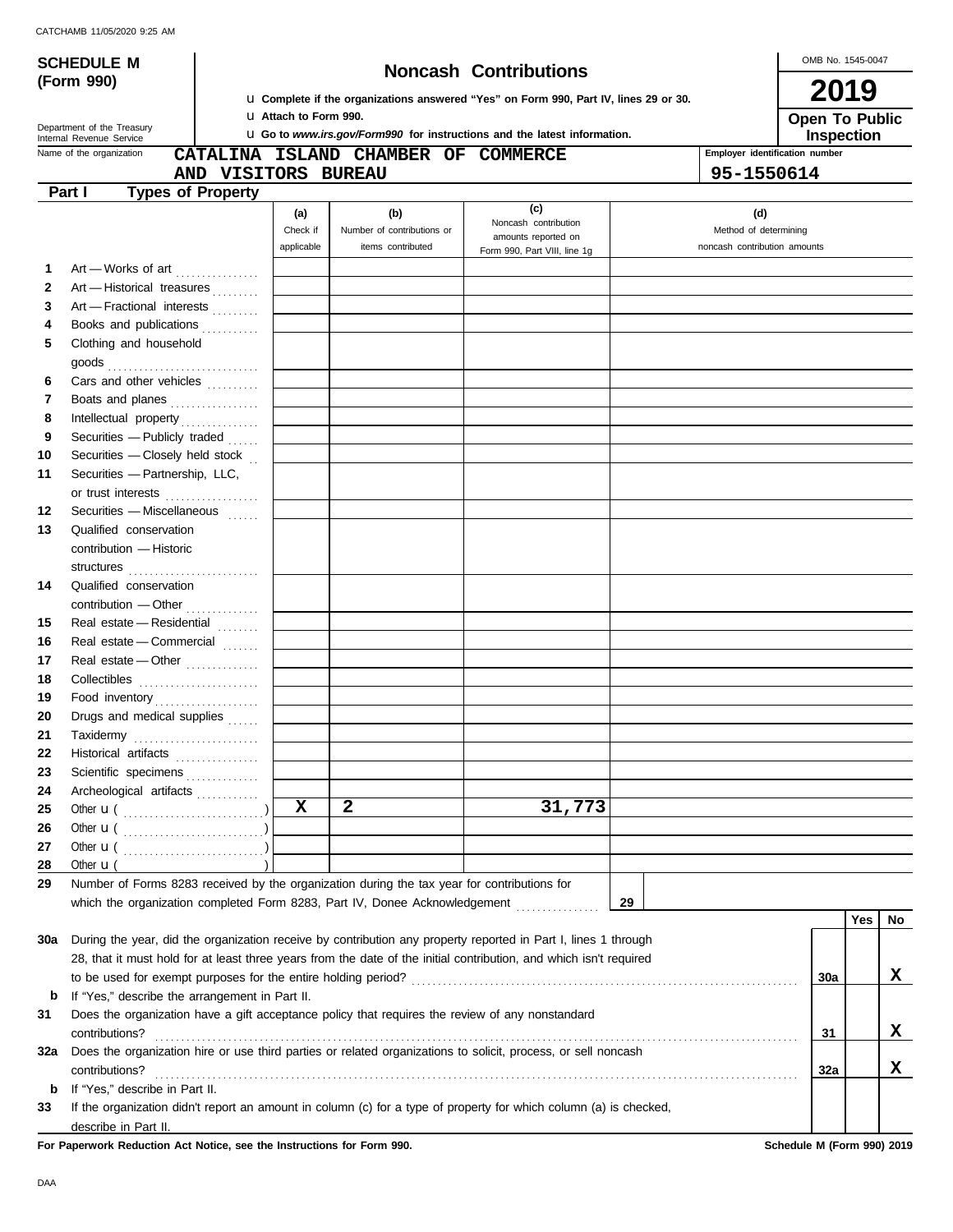|         | Schedule M (Form 990) 2019 CATALINA ISLAND CHAMBER OF COMMERCE 95-1550614                                                                                                                                                    |  |  |  | Page 2 |
|---------|------------------------------------------------------------------------------------------------------------------------------------------------------------------------------------------------------------------------------|--|--|--|--------|
| Part II | Supplemental Information. Provide the information required by Part I, lines 30b, 32b, and 33, and whether<br>the organization is reporting in Part I, column (b), the number of contributions, the number of items received, |  |  |  |        |
|         | or a combination of both. Also complete this part for any additional information.                                                                                                                                            |  |  |  |        |
|         |                                                                                                                                                                                                                              |  |  |  |        |
|         |                                                                                                                                                                                                                              |  |  |  |        |
|         |                                                                                                                                                                                                                              |  |  |  |        |
|         |                                                                                                                                                                                                                              |  |  |  |        |
|         |                                                                                                                                                                                                                              |  |  |  |        |
|         |                                                                                                                                                                                                                              |  |  |  |        |
|         |                                                                                                                                                                                                                              |  |  |  |        |
|         |                                                                                                                                                                                                                              |  |  |  |        |
|         |                                                                                                                                                                                                                              |  |  |  |        |
|         |                                                                                                                                                                                                                              |  |  |  |        |
|         |                                                                                                                                                                                                                              |  |  |  |        |
|         |                                                                                                                                                                                                                              |  |  |  |        |
|         |                                                                                                                                                                                                                              |  |  |  |        |
|         |                                                                                                                                                                                                                              |  |  |  |        |
|         |                                                                                                                                                                                                                              |  |  |  |        |
|         |                                                                                                                                                                                                                              |  |  |  |        |
|         |                                                                                                                                                                                                                              |  |  |  |        |
|         |                                                                                                                                                                                                                              |  |  |  |        |
|         |                                                                                                                                                                                                                              |  |  |  |        |
|         |                                                                                                                                                                                                                              |  |  |  |        |
|         |                                                                                                                                                                                                                              |  |  |  |        |
|         |                                                                                                                                                                                                                              |  |  |  |        |
|         |                                                                                                                                                                                                                              |  |  |  |        |
|         |                                                                                                                                                                                                                              |  |  |  |        |
|         |                                                                                                                                                                                                                              |  |  |  |        |
|         |                                                                                                                                                                                                                              |  |  |  |        |
|         |                                                                                                                                                                                                                              |  |  |  |        |
|         |                                                                                                                                                                                                                              |  |  |  |        |
|         |                                                                                                                                                                                                                              |  |  |  |        |
|         |                                                                                                                                                                                                                              |  |  |  |        |
|         |                                                                                                                                                                                                                              |  |  |  |        |
|         |                                                                                                                                                                                                                              |  |  |  |        |
|         |                                                                                                                                                                                                                              |  |  |  |        |
|         |                                                                                                                                                                                                                              |  |  |  |        |